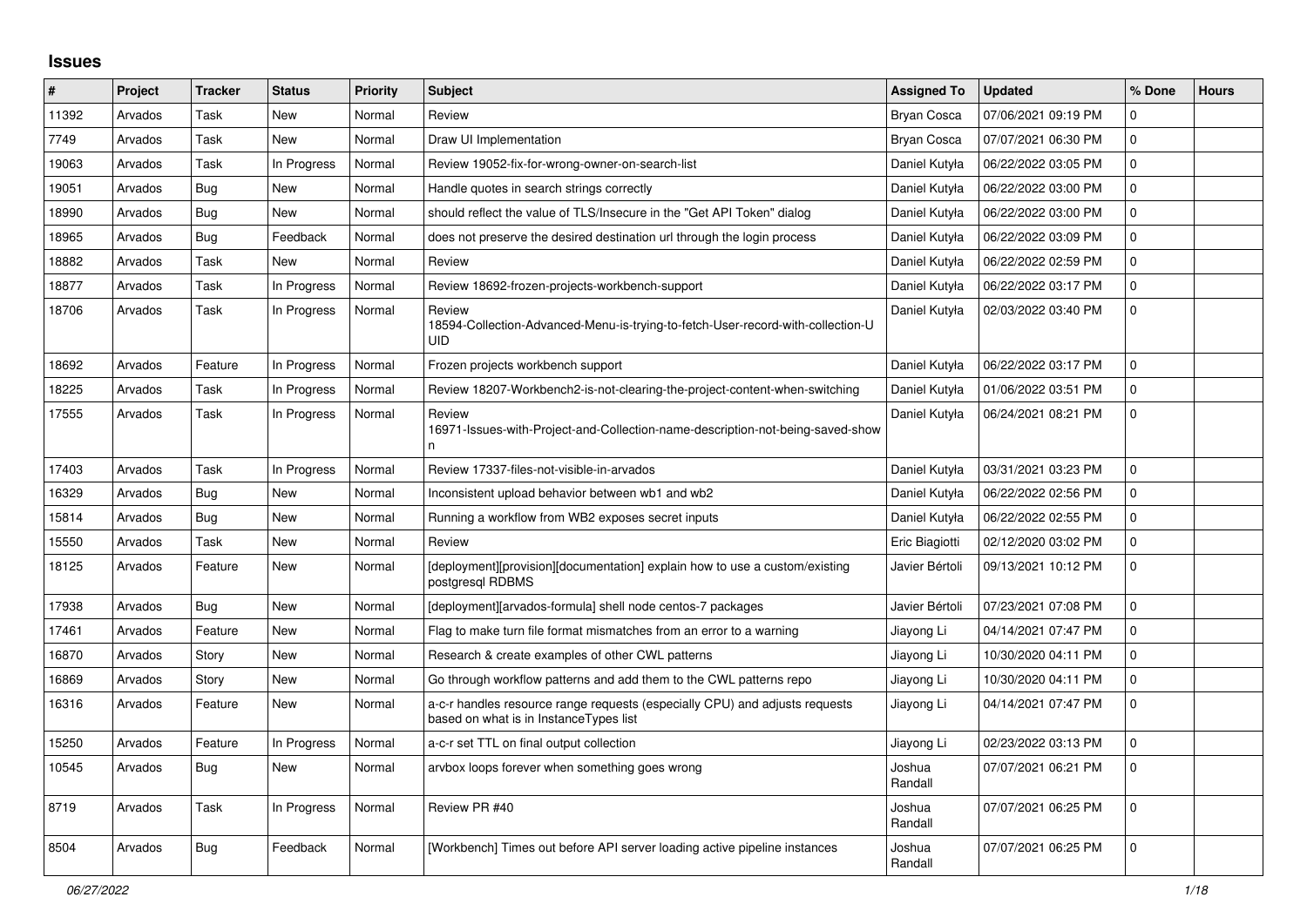| #     | Project | <b>Tracker</b> | <b>Status</b> | <b>Priority</b> | <b>Subject</b>                                                                                                           | <b>Assigned To</b>  | <b>Updated</b>      | % Done       | <b>Hours</b> |
|-------|---------|----------------|---------------|-----------------|--------------------------------------------------------------------------------------------------------------------------|---------------------|---------------------|--------------|--------------|
| 19208 | Arvados | Task           | <b>New</b>    | Normal          | Review                                                                                                                   | Lucas Di<br>Pentima | 06/22/2022 03:37 PM | 0            |              |
| 19206 | Arvados | <b>Bug</b>     | New           | Normal          | System root user shouldn't be able to get disabled nor its admin status revoked                                          | Lucas Di<br>Pentima | 06/22/2022 03:07 PM | $\Omega$     |              |
| 19189 | Arvados | Task           | In Progress   | Normal          | Review 16561-listen-url                                                                                                  | Lucas Di<br>Pentima | 06/24/2022 09:01 PM | $\Omega$     |              |
| 19174 | Arvados | Task           | New           | Normal          | Review tests branch                                                                                                      | Lucas Di<br>Pentima | 06/22/2022 03:09 PM | $\Omega$     |              |
| 19173 | Arvados | Task           | New           | Normal          | Review rake task branch                                                                                                  | Lucas Di<br>Pentima | 06/22/2022 03:16 PM | $\Omega$     |              |
| 19142 | Arvados | Task           | New           | Normal          | Workbench 2: Avoid loading "mounts" section in the "Project" or "All process" view                                       | Lucas Di<br>Pentima | 06/22/2022 03:26 PM | $\mathbf 0$  |              |
| 19139 | Arvados | <b>Bug</b>     | New           | Normal          | Regular users should not be able to create user records; creating a user does not<br>make admin the "owner" of that user | Lucas Di<br>Pentima | 06/22/2022 03:38 PM | $\Omega$     |              |
| 19068 | Arvados | Task           | <b>New</b>    | Normal          | Review                                                                                                                   | Lucas Di<br>Pentima | 06/22/2022 03:37 PM | $\Omega$     |              |
| 19066 | Arvados | Task           | New           | Normal          | Review                                                                                                                   | Lucas Di<br>Pentima | 06/22/2022 03:00 PM | $\Omega$     |              |
| 18975 | Arvados | Feature        | New           | Normal          | log viewer improvements                                                                                                  | Lucas Di<br>Pentima | 06/22/2022 02:59 PM | $\mathbf 0$  |              |
| 18879 | Arvados | Task           | New           | Normal          | Review                                                                                                                   | Lucas Di<br>Pentima | 06/22/2022 02:56 PM | $\Omega$     |              |
| 18858 | Arvados | Feature        | In Progress   | Normal          | sync-users-tool for synchronizing users                                                                                  | Lucas Di<br>Pentima | 06/23/2022 02:37 PM | $\Omega$     |              |
| 18615 | Arvados | Task           | New           | Normal          | Review                                                                                                                   | Lucas Di<br>Pentima | 06/22/2022 02:56 PM | $\Omega$     |              |
| 17969 | Arvados | Support        | New           | Normal          | Investigate plugins for redmine templates                                                                                | Lucas Di<br>Pentima | 08/31/2021 07:29 PM | $\Omega$     |              |
| 17931 | Arvados | Task           | New           | Normal          | Review                                                                                                                   | Lucas Di<br>Pentima | 08/05/2021 03:27 PM | $\Omega$     |              |
| 17326 | Arvados | Task           | New           | Normal          | Review                                                                                                                   | Lucas Di<br>Pentima | 03/17/2021 03:55 PM | 0            |              |
| 17089 | Arvados | Task           | New           | Normal          | Review                                                                                                                   | Lucas Di<br>Pentima | 02/02/2021 06:32 PM | $\mathbf 0$  |              |
| 16532 | Arvados | Support        | New           | Normal          | Write a troubleshooting page with debugging advice for configuration issues                                              | Lucas Di<br>Pentima | 08/26/2020 04:11 PM | $\mathbf{0}$ |              |
| 16510 | Arvados | <b>Bug</b>     | New           | Normal          | Indirectly trashed item's context menu show editable actions                                                             | Lucas Di<br>Pentima | 02/02/2021 06:33 PM | $\mathbf 0$  |              |
| 14953 | Arvados | Task           | New           | Normal          | Review                                                                                                                   | Lucas Di<br>Pentima | 07/06/2021 09:25 PM | $\mathbf{0}$ |              |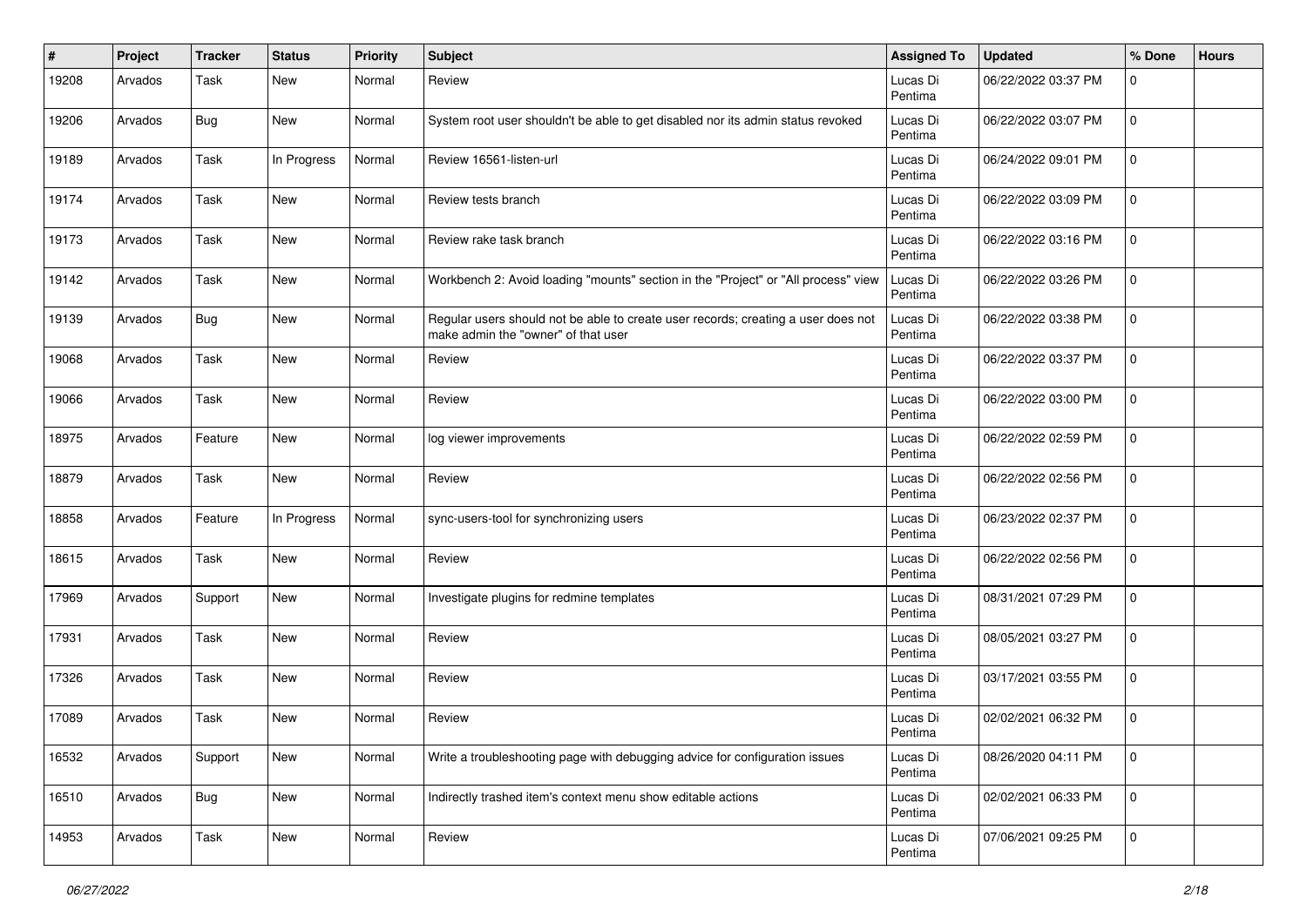| #     | Project | <b>Tracker</b> | <b>Status</b> | <b>Priority</b> | <b>Subject</b>                                                                               | <b>Assigned To</b>  | <b>Updated</b>      | % Done         | <b>Hours</b> |
|-------|---------|----------------|---------------|-----------------|----------------------------------------------------------------------------------------------|---------------------|---------------------|----------------|--------------|
| 13813 | Arvados | Bug            | New           | Normal          | [CLI] arv traceback on simple timeout                                                        | Lucas Di<br>Pentima | 04/28/2021 03:55 PM | $\Omega$       |              |
| 17751 | Arvados | Feature        | <b>New</b>    | Normal          | [arvados-dispatch-cloud] expose rate-limiting condition in metrics                           | Nico César          | 06/02/2021 08:02 PM | $\mathbf{0}$   |              |
| 17327 | Arvados | Feature        | <b>New</b>    | Normal          | Go codegen for reading/writing CWL                                                           | Nico César          | 03/03/2021 06:51 PM | $\Omega$       |              |
| 16682 | Arvados | Bug            | <b>New</b>    | Normal          | Missing nodejs should not be a fatal error for submitting a workflow                         | Nico César          | 06/07/2021 03:01 PM | $\Omega$       |              |
| 19190 | Arvados | Task           | <b>New</b>    | Normal          | Review                                                                                       | Peter Amstutz       | 06/22/2022 03:00 PM | $\Omega$       |              |
| 19188 | Arvados | Task           | <b>New</b>    | Normal          | Review                                                                                       | Peter Amstutz       | 06/22/2022 02:59 PM | $\Omega$       |              |
| 19184 | Arvados | Task           | In Progress   | Normal          | Review 19166-gateway-tunnel                                                                  | Peter Amstutz       | 06/24/2022 08:27 PM | $\Omega$       |              |
| 19180 | Arvados | <b>Bug</b>     | <b>New</b>    | Normal          | Document how to create projects                                                              | Peter Amstutz       | 06/22/2022 02:59 PM | $\Omega$       |              |
| 19163 | Arvados | Task           | <b>New</b>    | Normal          | Write rake task                                                                              | Peter Amstutz       | 06/22/2022 03:16 PM | $\Omega$       |              |
| 19162 | Arvados | Task           | <b>New</b>    | Normal          | Add tests                                                                                    | Peter Amstutz       | 06/22/2022 03:09 PM | $\Omega$       |              |
| 19160 | Arvados | Task           | New           | Normal          | Review                                                                                       | Peter Amstutz       | 06/22/2022 02:00 PM | $\Omega$       |              |
| 19121 | Arvados | Task           | <b>New</b>    | Normal          | Review                                                                                       | Peter Amstutz       | 06/22/2022 03:25 PM | $\mathbf 0$    |              |
| 19086 | Arvados | Feature        | New           | Normal          | Can provide input JSON/YAML when launching a Workflow as an alternative to<br>the input form | Peter Amstutz       | 06/22/2022 02:53 PM | $\Omega$       |              |
| 19065 | Arvados | Task           | <b>New</b>    | Normal          | Review                                                                                       | Peter Amstutz       | 06/22/2022 03:09 PM | $\mathbf{0}$   |              |
| 19053 | Arvados | Bug            | New           | Normal          | Update 'Technology' page to link to relevant parts of doc.arvados.org instead of<br>wiki     | Peter Amstutz       | 06/22/2022 03:00 PM | $\Omega$       |              |
| 19005 | Arvados | Task           | <b>New</b>    | Normal          | Review                                                                                       | Peter Amstutz       | 06/22/2022 03:09 PM | $\Omega$       |              |
| 19002 | Arvados | Task           | <b>New</b>    | Normal          | Review                                                                                       | Peter Amstutz       | 06/22/2022 03:17 PM | $\Omega$       |              |
| 18999 | Arvados | Task           | New           | Normal          | Review                                                                                       | Peter Amstutz       | 06/22/2022 02:00 PM | $\mathbf 0$    |              |
| 18817 | Arvados | Task           | <b>New</b>    | Normal          | review                                                                                       | Peter Amstutz       | 06/22/2022 03:07 PM | $\Omega$       |              |
| 18815 | Arvados | Task           | New           | Normal          | Review                                                                                       | Peter Amstutz       | 04/05/2022 02:53 PM | $\mathbf{0}$   |              |
| 18709 | Arvados | Task           | <b>New</b>    | Normal          | Review                                                                                       | Peter Amstutz       | 06/22/2022 02:55 PM | $\Omega$       |              |
| 18650 | Arvados | Task           | New           | Normal          | Design API for helper methods for working with vocabularies                                  | Peter Amstutz       | 01/19/2022 04:52 PM | $\Omega$       |              |
| 18613 | Arvados | Task           | <b>New</b>    | Normal          | Review                                                                                       | Peter Amstutz       | 06/08/2022 03:20 PM | $\mathbf 0$    |              |
| 18311 | Arvados | Bug            | New           | Normal          | [cwl] test 221 in the 1.2 conformance suite is failing on singularity                        | Peter Amstutz       | 06/22/2022 02:56 PM | $\Omega$       |              |
| 18227 | Arvados | Task           | New           | Normal          | Review                                                                                       | Peter Amstutz       | 06/08/2022 03:19 PM | $\Omega$       |              |
| 18041 | Arvados | Task           | New           | Normal          | Review                                                                                       | Peter Amstutz       | 06/15/2022 02:35 PM | $\Omega$       |              |
| 17919 | Arvados | Task           | New           | Normal          | investigate                                                                                  | Peter Amstutz       | 06/22/2022 02:56 PM | $\mathbf 0$    |              |
| 17918 | Arvados | <b>Bug</b>     | <b>New</b>    | Normal          | cwltool 'id' changes packing behavior                                                        | Peter Amstutz       | 06/22/2022 02:56 PM | $\overline{0}$ |              |
| 17910 | Arvados | Task           | New           | Normal          | investigate                                                                                  | Peter Amstutz       | 01/19/2022 02:17 PM | $\mathbf 0$    |              |
| 17909 | Arvados | Task           | New           | Normal          | investigate                                                                                  | Peter Amstutz       | 06/22/2022 02:56 PM | $\mathbf 0$    |              |
| 17875 | Arvados | Task           | New           | Normal          | Review                                                                                       | Peter Amstutz       | 06/22/2022 02:56 PM | $\overline{0}$ |              |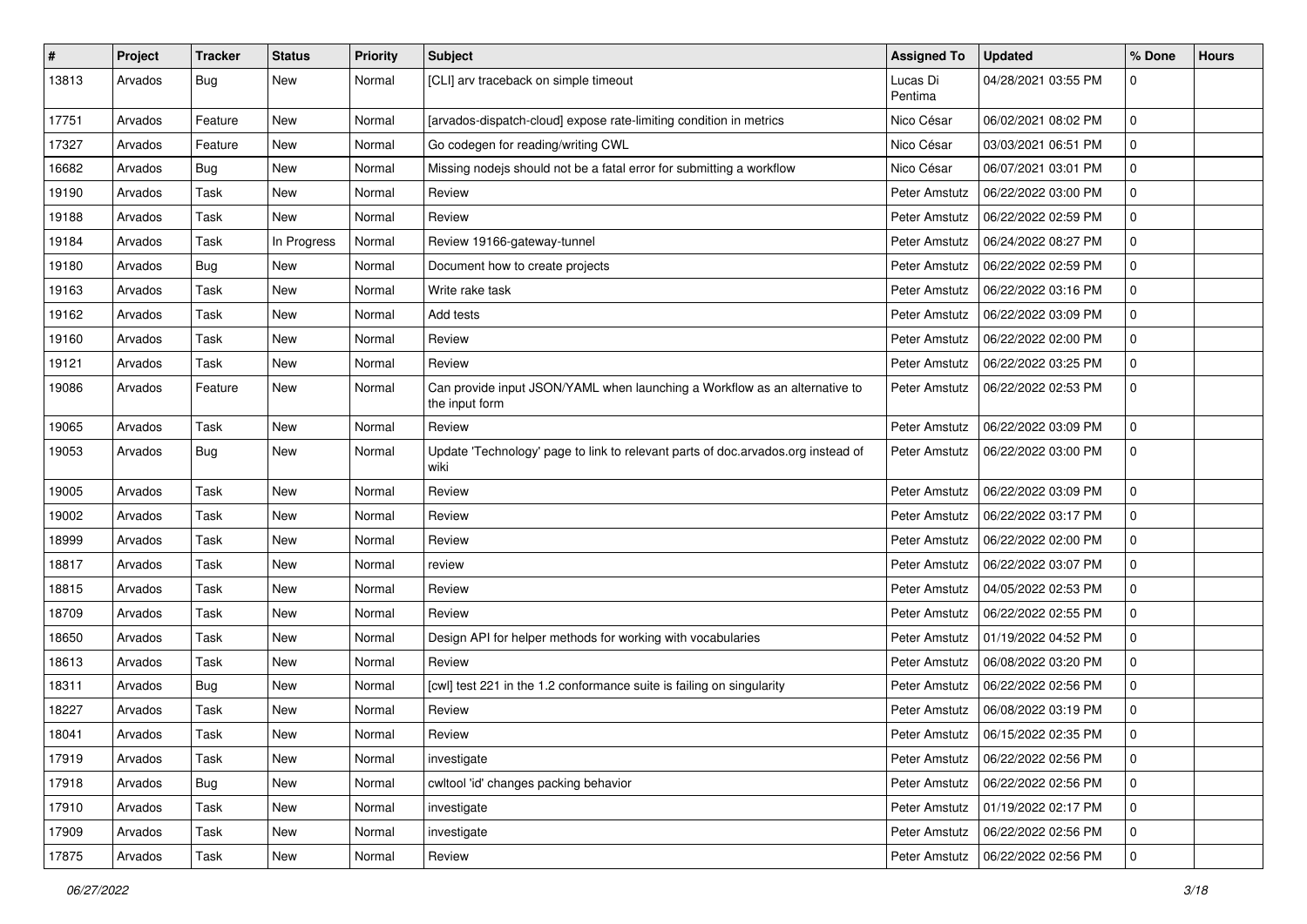| $\sharp$ | Project | <b>Tracker</b> | <b>Status</b> | <b>Priority</b> | <b>Subject</b>                                                                              | <b>Assigned To</b> | <b>Updated</b>      | % Done       | <b>Hours</b> |
|----------|---------|----------------|---------------|-----------------|---------------------------------------------------------------------------------------------|--------------------|---------------------|--------------|--------------|
| 17536    | Arvados | Task           | <b>New</b>    | Normal          | Review                                                                                      | Peter Amstutz      | 04/28/2021 03:55 PM | 0            |              |
| 17459    | Arvados | Task           | <b>New</b>    | Normal          | Review                                                                                      | Peter Amstutz      | 02/23/2022 03:13 PM | 0            |              |
| 17456    | Arvados | Task           | <b>New</b>    | Normal          | Review                                                                                      | Peter Amstutz      | 05/04/2022 03:19 PM | <sup>0</sup> |              |
| 17420    | Arvados | Support        | <b>New</b>    | Normal          | Review Lon's cwltool PR                                                                     | Peter Amstutz      | 09/15/2021 03:16 PM | $\Omega$     |              |
| 17412    | Arvados | Task           | New           | Normal          | Review                                                                                      | Peter Amstutz      | 05/26/2021 04:42 PM | $\Omega$     |              |
| 17410    | Arvados | Task           | New           | Normal          | Review                                                                                      | Peter Amstutz      | 03/03/2021 06:51 PM | <sup>0</sup> |              |
| 17368    | Arvados | Task           | Feedback      | Normal          | 10. Deploy RC to su92l                                                                      | Peter Amstutz      | 03/03/2021 06:03 PM | $\Omega$     |              |
| 17320    | Arvados | Support        | New           | Normal          | Explain what additonal configuration is needed for provision.sh to go to production         | Peter Amstutz      | 05/26/2021 04:42 PM | <sup>0</sup> |              |
| 17274    | Arvados | Story          | <b>New</b>    | Normal          | Add "viewer.commonwl.org" DNS alias                                                         | Peter Amstutz      | 02/24/2021 07:45 PM | $\Omega$     |              |
| 17073    | Arvados | Bug            | New           | Normal          | Permission links originating from users should only update that user                        | Peter Amstutz      | 02/02/2021 06:32 PM | $\Omega$     |              |
| 16964    | Arvados | Task           | New           | Normal          | Review                                                                                      | Peter Amstutz      | 07/15/2021 06:55 PM | 0            |              |
| 16881    | Arvados | Task           | <b>New</b>    | Normal          | Review                                                                                      | Peter Amstutz      | 03/17/2021 03:58 PM | $\Omega$     |              |
| 16879    | Arvados | Task           | New           | Normal          | Review                                                                                      | Peter Amstutz      | 09/23/2020 04:27 PM | $\Omega$     |              |
| 16768    | Arvados | Task           | <b>New</b>    | Normal          | Review                                                                                      | Peter Amstutz      | 08/26/2020 08:17 PM | 0            |              |
| 16673    | Arvados | Support        | <b>New</b>    | Normal          | Document using OpenID Connect support for AAI                                               | Peter Amstutz      | 01/19/2021 06:29 PM | $\Omega$     |              |
| 16537    | Arvados | Task           | <b>New</b>    | Normal          | Review                                                                                      | Peter Amstutz      | 08/26/2020 04:11 PM | <sup>0</sup> |              |
| 16414    | Arvados | Task           | <b>New</b>    | Normal          | Review                                                                                      | Peter Amstutz      | 05/06/2020 04:09 PM | $\Omega$     |              |
| 16355    | Arvados | Task           | New           | Normal          | Review                                                                                      | Peter Amstutz      | 06/17/2020 03:48 PM | $\Omega$     |              |
| 16271    | Arvados | Task           | New           | Normal          | Review                                                                                      | Peter Amstutz      | 03/25/2020 03:21 PM | 0            |              |
| 15753    | Arvados | Task           | In Progress   | Normal          | Review 15660-aws-spot-doc                                                                   | Peter Amstutz      | 10/29/2019 08:43 PM | 0            |              |
| 15666    | Arvados | Task           | New           | Normal          | Review                                                                                      | Peter Amstutz      | 07/06/2021 09:25 PM | 0            |              |
| 15553    | Arvados | Task           | New           | Normal          | Review                                                                                      | Peter Amstutz      | 07/06/2021 09:12 PM | $\Omega$     |              |
| 15263    | Arvados | Task           | In Progress   | Normal          | Review 14931-custom-tags                                                                    | Peter Amstutz      | 06/03/2019 03:41 PM | $\Omega$     |              |
| 14954    | Arvados | Task           | New           | Normal          | Review                                                                                      | Peter Amstutz      | 07/06/2021 09:09 PM | 0            |              |
| 14948    | Arvados | Task           | In Progress   | Normal          | Update install docs                                                                         | Peter Amstutz      | 07/06/2021 09:25 PM | $\Omega$     |              |
| 14693    | Arvados | Bug            | In Progress   | Normal          | [arvbox] runsv fatal: unable to lock supervise/lock                                         | Peter Amstutz      | 05/12/2019 09:29 PM | $\Omega$     |              |
| 13351    | Arvados | <b>Bug</b>     | In Progress   | Normal          | Benchmark container_request creation and see if there are opportunities for<br>optimization | Peter Amstutz      | 07/06/2021 09:14 PM | 0            |              |
| 13289    | Arvados | Task           | New           | Normal          | Investigate                                                                                 | Peter Amstutz      | 07/06/2021 09:14 PM | 0            |              |
| 13096    | Arvados | Story          | New           | Normal          | Investigate packrat to lock down R package dependencies                                     | Peter Amstutz      | 07/06/2021 09:15 PM | $\mathbf 0$  |              |
| 12990    | Arvados | Bug            | In Progress   | Normal          | [FUSE] Access shared/ is inefficient                                                        | Peter Amstutz      | 07/06/2021 09:22 PM | $\mathbf 0$  |              |
| 12609    | Arvados | Task           | New           | Normal          | Diagnose                                                                                    | Peter Amstutz      | 09/12/2018 04:55 PM | 0            |              |
| 12588    | Arvados | Task           | In Progress   | Normal          | Review                                                                                      | Peter Amstutz      | 07/06/2021 09:11 PM | $\Omega$     |              |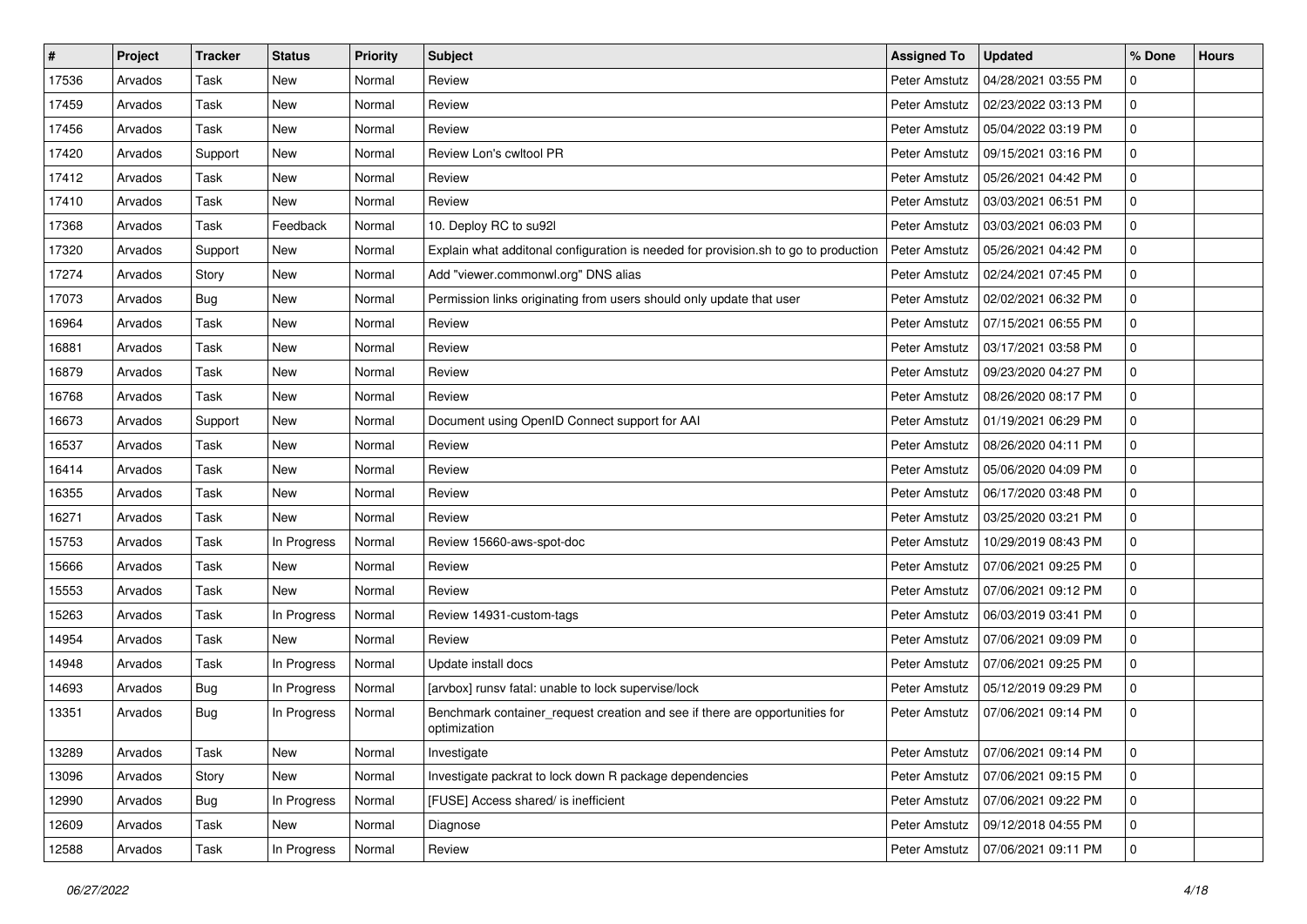| #     | Project | <b>Tracker</b> | <b>Status</b> | <b>Priority</b> | <b>Subject</b>                                                                                                                               | <b>Assigned To</b>  | <b>Updated</b>      | % Done       | <b>Hours</b> |
|-------|---------|----------------|---------------|-----------------|----------------------------------------------------------------------------------------------------------------------------------------------|---------------------|---------------------|--------------|--------------|
| 12527 | Arvados | Story          | New           | Normal          | [Composer] Refactor to separate vendor-specific pieces and all them to be<br>replaced                                                        | Peter Amstutz       | 07/06/2021 09:11 PM | <sup>0</sup> |              |
| 12067 | Arvados | Task           | <b>New</b>    | Normal          | Instrumentation                                                                                                                              | Peter Amstutz       | 07/06/2021 09:21 PM | $\Omega$     |              |
| 8462  | Arvados | Task           | In Progress   | Normal          | Review 8388-events-terminate                                                                                                                 | Peter Amstutz       | 07/07/2021 06:25 PM | $\Omega$     |              |
| 10740 | Arvados | Task           | In Progress   | Normal          | Review 10705-state-transition-error                                                                                                          | Radhika<br>Chippada | 07/07/2021 06:21 PM | 0            |              |
| 9044  | Arvados | Story          | <b>New</b>    | Normal          | [Crunch2] [Workbench] Browse and show tools using the GA4GH tool registry API                                                                | Radhika<br>Chippada | 02/06/2020 06:51 PM | 0            |              |
| 17168 | Arvados | Bug            | In Progress   | Normal          | Add some basic documentation about wb2 to user guide                                                                                         | Sarah Zaranek       | 11/30/2020 09:28 PM | $\Omega$     |              |
| 16501 | Arvados | Task           | Feedback      | Normal          | 9. Run bam-to-vcf pipeline on playground                                                                                                     | Sarah Zaranek       | 06/10/2020 09:25 PM | $\Omega$     |              |
| 16062 | Arvados | Support        | New           | Normal          | Record demo videos                                                                                                                           | Sarah Zaranek       | 03/29/2021 02:01 PM | $\Omega$     |              |
| 16058 | Arvados | Support        | In Progress   | Normal          | dev.arvados.org wiki                                                                                                                         | Sarah Zaranek       | 03/17/2021 03:58 PM | $\Omega$     |              |
| 16055 | Arvados | Support        | <b>New</b>    | Normal          | User guide updated                                                                                                                           | Sarah Zaranek       | 06/17/2020 04:50 PM | $\Omega$     |              |
| 19187 | Arvados | Task           | In Progress   | Normal          | Review 19079-dual-mode-nav-links                                                                                                             | Stephen Smith       | 06/23/2022 06:17 PM | $\Omega$     |              |
| 19117 | Arvados | Task           | <b>New</b>    | Normal          | Review                                                                                                                                       | Stephen Smith       | 06/22/2022 02:53 PM | $\Omega$     |              |
| 19079 | Arvados | Feature        | In Progress   | Normal          | Need to be able to open links from advance search in new tab                                                                                 | Stephen Smith       | 06/23/2022 08:12 PM | $\Omega$     |              |
| 19064 | Arvados | Task           | <b>New</b>    | Normal          | Review                                                                                                                                       | Stephen Smith       | 06/22/2022 03:00 PM | <sup>0</sup> |              |
| 19000 | Arvados | Task           | <b>New</b>    | Normal          | Review                                                                                                                                       | Stephen Smith       | 06/22/2022 01:58 PM | $\Omega$     |              |
| 18979 | Arvados | Bug            | In Progress   | Normal          | Missing VM login, user names not rendered                                                                                                    | Stephen Smith       | 06/22/2022 03:09 PM | 0            |              |
| 18968 | Arvados | Story          | <b>New</b>    | Normal          | Should be able to pick directories within collections                                                                                        | Stephen Smith       | 06/22/2022 02:59 PM | $\Omega$     |              |
| 16073 | Arvados | Feature        | In Progress   | Normal          | [Process view] Panels for inputs and outputs                                                                                                 | Stephen Smith       | 06/22/2022 03:17 PM | 0            |              |
| 16070 | Arvados | Feature        | <b>New</b>    | Normal          | [Process view] Process command line view mangled with backslash quoting, no<br>line breaks                                                   | Stephen Smith       | 06/22/2022 02:59 PM | $\Omega$     |              |
| 19211 | Arvados | Task           | <b>New</b>    | Normal          | Review                                                                                                                                       | Tom Clegg           | 06/22/2022 03:38 PM | $\Omega$     |              |
| 19209 | Arvados | Task           | <b>New</b>    | Normal          | Review                                                                                                                                       | Tom Clegg           | 06/22/2022 03:39 PM | $\Omega$     |              |
| 19207 | Arvados | Task           | <b>New</b>    | Normal          | Review                                                                                                                                       | Tom Clegg           | 06/22/2022 03:38 PM | 0            |              |
| 19205 | Arvados | Story          | In Progress   | Normal          | In Go services, monitor request times and record when they continue processing<br>after client disconnects, or exceed a maximum request time | Tom Clegg           | 06/23/2022 09:54 PM | U            |              |
| 19191 | Arvados | Task           | <b>New</b>    | Normal          | Review                                                                                                                                       | Tom Clegg           | 06/22/2022 02:59 PM | 0            |              |
| 19166 | Arvados | Feature        | In Progress   | Normal          | Container shell support for SLURM and LSF dispatchers                                                                                        | Tom Clegg           | 06/24/2022 08:27 PM | $\Omega$     |              |
| 19088 | Arvados | Feature        | In Progress   | Normal          | Expose properties as S3 tags in keep-web                                                                                                     | Tom Clegg           | 06/24/2022 02:15 PM | <sup>0</sup> |              |
| 18512 | Arvados | Task           | In Progress   | Normal          | Review 18488-nonblocking-advisory-lock                                                                                                       | Tom Clegg           | 12/02/2021 04:59 PM | $\Omega$     |              |
| 18291 | Arvados | Task           | In Progress   | Normal          | Review 18287-external-url-defaults                                                                                                           | Tom Clegg           | 10/22/2021 07:19 PM | $\Omega$     |              |
| 17805 | Arvados | Feature        | In Progress   | Normal          | [fuse] access containers and container_requests through by_id directory in sitefs                                                            | Tom Clegg           | 12/08/2021 07:44 PM | $\Omega$     |              |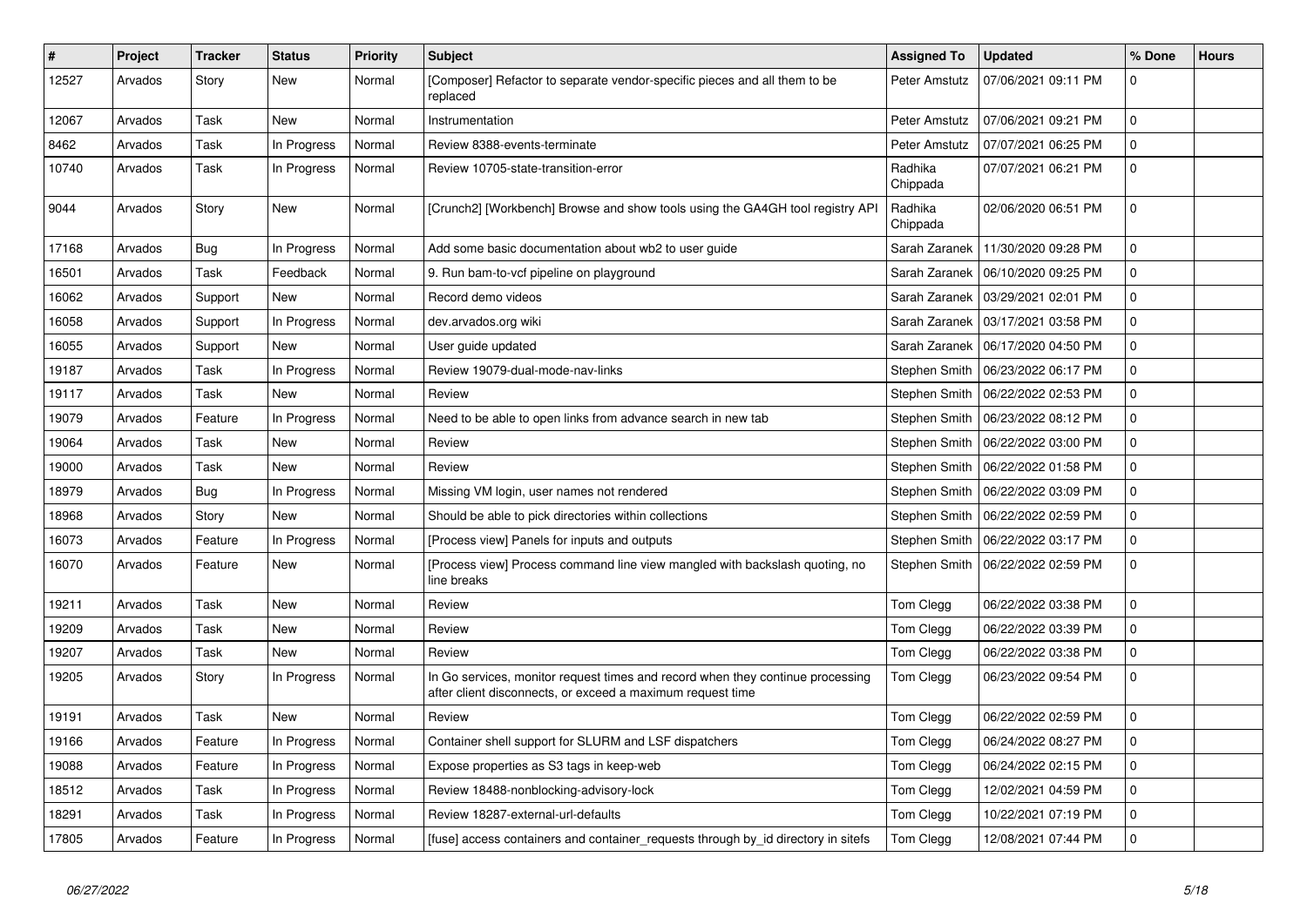| ∦     | Project | <b>Tracker</b> | <b>Status</b> | <b>Priority</b> | Subject                                                                                                                | <b>Assigned To</b> | <b>Updated</b>      | % Done         | <b>Hours</b> |
|-------|---------|----------------|---------------|-----------------|------------------------------------------------------------------------------------------------------------------------|--------------------|---------------------|----------------|--------------|
| 17699 | Arvados | Story          | In Progress   | Normal          | Design new keepstore internal architecture that supports efficient streaming &<br>range requests                       | Tom Clegg          | 09/28/2021 07:41 PM | $\mathbf 0$    |              |
| 17669 | Arvados | Task           | In Progress   | Normal          | Review                                                                                                                 | Tom Clegg          | 12/07/2021 12:47 AM | $\mathbf 0$    |              |
| 17556 | Arvados | Task           | In Progress   | Normal          | Review 16997-sort-config-for-diff                                                                                      | Tom Clegg          | 04/28/2021 03:32 PM | $\mathbf 0$    |              |
| 17472 | Arvados | Story          | In Progress   | Normal          | Architecture for displaying container metrics in workbench                                                             | Tom Clegg          | 12/16/2021 04:29 PM | $\mathbf 0$    |              |
| 17344 | Arvados | Story          | New           | Normal          | [boot] Make arvados-server-easy package suitable for demo use case                                                     | Tom Clegg          | 07/06/2021 09:12 PM | $\mathbf 0$    |              |
| 17209 | Arvados | Feature        | In Progress   | Normal          | Controller forwards web requests to crunch worker nodes                                                                | Tom Clegg          | 05/11/2021 07:10 PM | $\overline{0}$ |              |
| 17185 | Arvados | Feature        | New           | Normal          | [adc] add broken node metrics                                                                                          | Tom Clegg          | 04/28/2021 01:37 PM | $\mathbf 0$    |              |
| 16888 | Arvados | Bug            | In Progress   | Normal          | Federate container token cannot access resources on other clusters                                                     | Tom Clegg          | 06/22/2022 03:25 PM | $\mathbf 0$    |              |
| 16764 | Arvados | Task           | <b>New</b>    | Normal          | Review                                                                                                                 | Tom Clegg          | 01/19/2021 06:29 PM | $\mathbf 0$    |              |
| 16561 | Arvados | Story          | In Progress   | Normal          | Add "Listen" to Services config                                                                                        | Tom Clegg          | 06/24/2022 09:01 PM | $\mathbf 0$    |              |
| 16552 | Arvados | Story          | New           | Normal          | "arvados-server init" can get TLS certificates from Let's Encrypt                                                      | Tom Clegg          | 11/05/2021 03:15 PM | $\overline{0}$ |              |
| 16546 | Arvados | Task           | <b>New</b>    | Normal          | Review                                                                                                                 | Tom Clegg          | 07/06/2021 09:11 PM | $\mathbf 0$    |              |
| 16322 | Arvados | Task           | In Progress   | Normal          | Review 16048-reload-config                                                                                             | Tom Clegg          | 04/15/2020 02:23 PM | $\mathbf 0$    |              |
| 16161 | Arvados | Feature        | New           | Normal          | easy aggregate metrics with prometheus                                                                                 | Tom Clegg          | 09/09/2020 05:33 PM | $\mathbf 0$    |              |
| 15912 | Arvados | Task           | <b>New</b>    | Normal          | Review                                                                                                                 | Tom Clegg          | 07/06/2021 09:12 PM | $\mathbf 0$    |              |
| 15505 | Arvados | Task           | New           | Normal          | Review                                                                                                                 | Tom Clegg          | 07/06/2021 09:12 PM | $\mathbf 0$    |              |
| 15459 | Arvados | Task           | In Progress   | Normal          | Review 15003-real-configs-flagged-unknown                                                                              | Tom Clegg          | 07/10/2019 08:56 PM | $\mathbf 0$    |              |
| 13388 | Arvados | Feature        | New           | Normal          | [Epic] Zero-downtime upgrade                                                                                           | Tom Clegg          | 07/06/2021 09:10 PM | $\mathbf 0$    |              |
| 13355 | Arvados | Task           | <b>New</b>    | Normal          | Review                                                                                                                 | Tom Clegg          | 02/12/2020 04:31 PM | $\mathbf{0}$   |              |
| 11679 | Arvados | Bug            | New           | Normal          | [Workbench] Logs containers with undefined exit code                                                                   | Tom Clegg          | 07/06/2021 09:22 PM | $\mathbf 0$    |              |
| 11571 | Arvados | Task           | New           | Normal          | Review                                                                                                                 | Tom Clegg          | 07/06/2021 09:17 PM | $\mathbf 0$    |              |
| 11460 | Arvados | Bug            | In Progress   | Normal          | [SDK] avoid interfering with socket open/close - use pycurl sockoptfunction instead<br>of opensocketfunction           | Tom Clegg          | 07/06/2021 09:23 PM | $\overline{0}$ |              |
| 11183 | Arvados | Feature        | In Progress   | Normal          | [Deployment] Use consul to report health of services/components                                                        | Tom Clegg          | 07/06/2021 09:11 PM | $\mathbf 0$    |              |
| 10073 | Arvados | Task           | New           | Normal          | Transition plan                                                                                                        | Tom Clegg          | 07/07/2021 06:23 PM | $\mathbf 0$    |              |
| 10046 | Arvados | Task           | <b>New</b>    | Normal          | rails systemd unit or nginx config                                                                                     | Tom Clegg          | 07/07/2021 06:23 PM | $\mathbf 0$    |              |
| 9541  | Arvados | Feature        | In Progress   | Normal          | [Keep] Handle HEAD requests without allocating a data buffer                                                           | Tom Clegg          | 01/29/2020 03:10 PM | $\mathbf 0$    |              |
| 9158  | Arvados | Task           | New           | Normal          | Skip expensive setup/teardown, too                                                                                     | Tom Clegg          | 07/07/2021 06:25 PM | 10             |              |
| 9103  | Arvados | Task           | In Progress   | Normal          | Skip collection performance tests in Python SDK suite                                                                  | Tom Clegg          | 07/07/2021 06:25 PM | $\mathbf 0$    |              |
| 8126  | Arvados | Task           | <b>New</b>    | Normal          | Review                                                                                                                 | Tom Clegg          | 07/07/2021 06:27 PM | $\mathbf 0$    |              |
| 6127  | Arvados | Task           | New           | Normal          | Preserve template goal through login->UA->profile->back-to-work process, and<br>then convert template to instance goal | Tom Clegg          | 07/07/2021 06:29 PM | $\mathbf 0$    |              |
| 6126  | Arvados | Task           | New           | Normal          | Decide URL and advice for appropriate next step when in "pipeline goal" mode                                           | Tom Clegg          | 07/07/2021 06:29 PM | $\mathbf 0$    |              |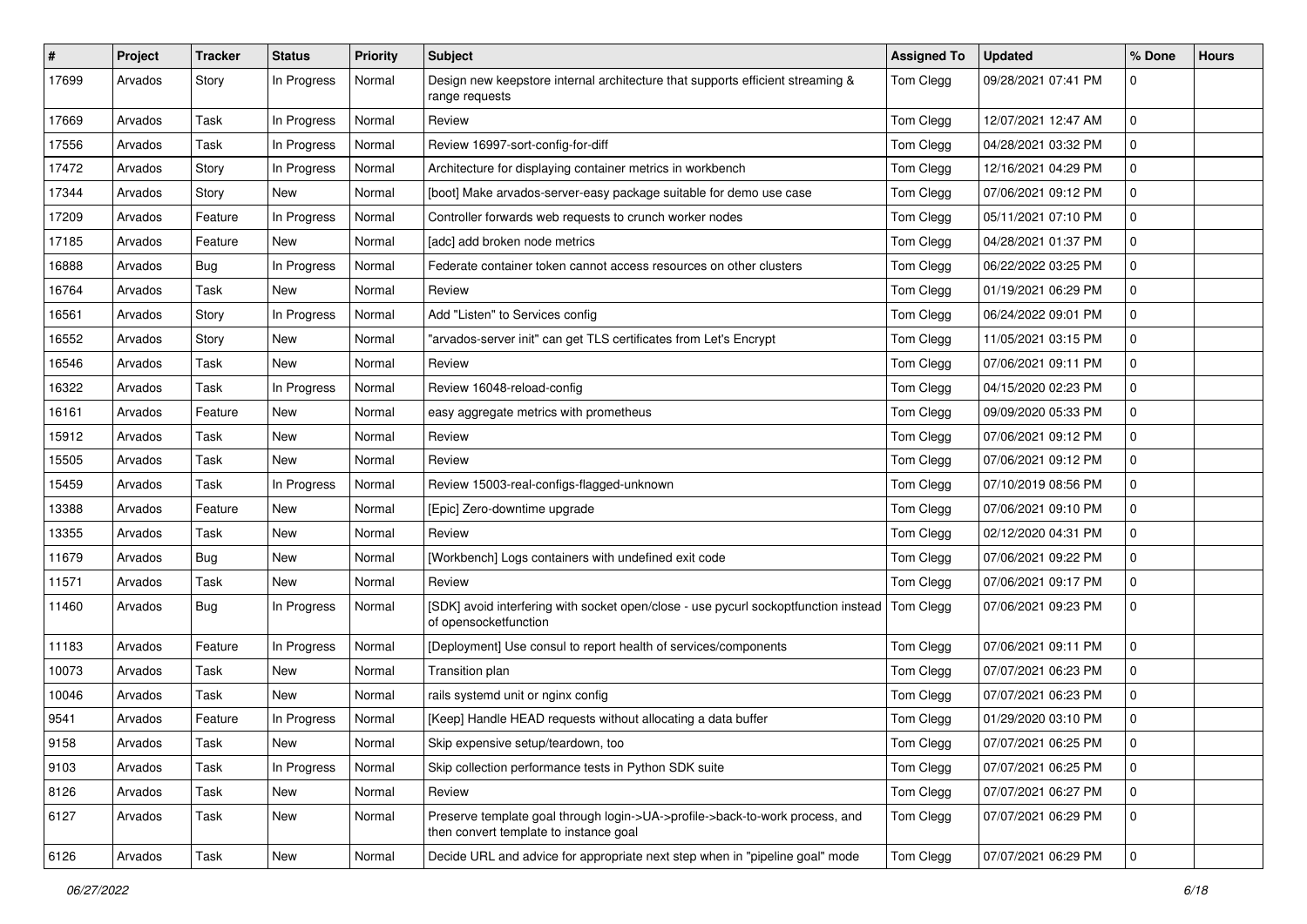| $\sharp$ | Project | <b>Tracker</b> | <b>Status</b> | <b>Priority</b> | <b>Subject</b>                                                                                                      | <b>Assigned To</b> | <b>Updated</b>      | % Done       | <b>Hours</b> |
|----------|---------|----------------|---------------|-----------------|---------------------------------------------------------------------------------------------------------------------|--------------------|---------------------|--------------|--------------|
| 6125     | Arvados | Task           | New           | Normal          | Enter goal mode when hitting Run on a pipeline template                                                             | Tom Clegg          | 07/07/2021 06:29 PM | 0            |              |
| 6124     | Arvados | Task           | New           | Normal          | Add "goal mode" infrastructure                                                                                      | Tom Clegg          | 07/07/2021 06:29 PM | <sup>0</sup> |              |
| 5938     | Arvados | Task           | New           | Normal          | Handle normal container startup and shutdown races without logging an<br>error/notice or missing the first interval | Tom Clegg          | 07/07/2021 06:30 PM | 0            |              |
| 5862     | Arvados | Task           | <b>New</b>    | Normal          | Fill in component params from pipeline params in a-r-p-i                                                            | Tom Clegg          | 02/14/2017 08:00 PM | 0            |              |
| 5861     | Arvados | Task           | New           | Normal          | Allow editing pipeline parameters in workbench                                                                      | Tom Clegg          | 02/14/2017 08:00 PM | <sup>0</sup> |              |
| 5860     | Arvados | Task           | New           | Normal          | Provide detail about expected information/presentation                                                              | Tom Clegg          | 07/06/2021 09:26 PM | <sup>0</sup> |              |
| 5853     | Arvados | Task           | <b>New</b>    | Normal          | Document pipeline parameters API                                                                                    | Tom Clegg          | 02/14/2017 08:00 PM | $\Omega$     |              |
| 5560     | Arvados | Bug            | New           | Normal          | [DRAFT] [API] Good API for accessing the old_ and new_attributes in Logs table<br>properties column                 | Tom Clegg          | 07/07/2021 06:30 PM | $\Omega$     |              |
| 5454     | Arvados | Task           | <b>New</b>    | Normal          | Prototype keep-to-s3 gateway                                                                                        | Tom Clegg          | 02/13/2019 06:04 PM | <sup>0</sup> |              |
| 4611     | Arvados | Task           | New           | Normal          | Update doc to match current plans                                                                                   | Tom Clegg          | 03/09/2017 09:54 PM | $\Omega$     |              |
| 4456     | Arvados | Feature        | New           | Normal          | [Workbench] Provide more feedback about when a queued job is likely to start.                                       | Tom Clegg          | 07/06/2021 09:26 PM | 0            |              |
| 3304     | Arvados | Story          | New           | Normal          | [Workbench] Add checkboxes to multi-type chooser modal to filter by object type                                     | Tom Clegg          | 08/27/2014 07:05 AM | <sup>0</sup> |              |
| 3192     | Arvados | Task           | New           | Normal          | Clarify requirements/implementation                                                                                 | Tom Clegg          | 03/09/2017 09:35 PM | 0            |              |
| 3189     | Arvados | Task           | New           | Normal          | [Blocker] Clarify design/requirements                                                                               | Tom Clegg          | 10/03/2014 04:52 PM | <sup>0</sup> |              |
| 15811    | Arvados | Task           | In Progress   | Normal          | Review 15573-deprecate-atat-filter                                                                                  | <b>Tom Morris</b>  | 11/20/2019 06:17 PM | $\Omega$     |              |
| 10830    | Arvados | Feature        | New           | Normal          | [Workbench] Support array type input parameters to Workflows                                                        | <b>Tom Morris</b>  | 07/07/2021 06:21 PM | <sup>0</sup> |              |
| 10354    | Arvados | Story          | New           | Normal          | Add varchar_pattern_ops to all relevant PostgreSQL UUID indexes                                                     | <b>Tom Morris</b>  | 07/07/2021 06:22 PM | U            |              |
| 9967     | Arvados | Bug            | New           | Normal          | [keep-balance] Do not delete blocks referenced by collections with<br>replication_desired=0                         | <b>Tom Morris</b>  | 07/07/2021 06:23 PM | <sup>0</sup> |              |
| 9965     | Arvados | Bug            | New           | Normal          | [CWL][Crunch][Crunch2] crunchrunner should ignore hidden directories when<br>uploading to keep                      | Tom Morris         | 07/07/2021 06:23 PM | <sup>0</sup> |              |
| 9964     | Arvados | Bug            | New           | Normal          | [CWL][Crunch2][Crunch] crunchrunner should use CWL globs to output data to<br>keep                                  | <b>Tom Morris</b>  | 07/07/2021 06:23 PM | $\Omega$     |              |
| 9937     | Arvados | Story          | New           | Normal          | [Workbench] file upload should provide progress bar for overall upload, not just<br>individual files                | Tom Morris         | 07/07/2021 06:23 PM | $\Omega$     |              |
| 9802     | Arvados | Feature        | New           | Normal          | [Workbench UI] Pipeline instances should have a link to view the CWL file used.                                     | <b>Tom Morris</b>  | 07/07/2021 06:23 PM | $\Omega$     |              |
| 9592     | Arvados | Story          | New           | Normal          | [FUSE] rmdir on CollectionDirectory sets expires_at                                                                 | <b>Tom Morris</b>  | 07/07/2021 06:23 PM | 0            |              |
| 9591     | Arvados | Story          | New           | Normal          | [FUSE] Undelete collections by moving them out of the TrashDirectory                                                | Tom Morris         | 07/07/2021 06:23 PM | $\Omega$     |              |
| 9590     | Arvados | Story          | New           | Normal          | [FUSE] Trash directory to list, inspect, and un-trash trashed collections                                           | Tom Morris         | 07/07/2021 06:23 PM | $\mathbf 0$  |              |
| 9584     | Arvados | Story          | New           | Normal          | [FUSE] Don't display expiring collections in regular collection listings                                            | Tom Morris         | 07/07/2021 06:23 PM | 0            |              |
| 9441     | Arvados | Story          | New           | Normal          | [Workbench] Improve user page group memberships management [to be<br>groomed]                                       | Tom Morris         | 07/06/2021 09:22 PM | 0            |              |
| 6130     | Arvados | <b>Bug</b>     | New           | Normal          | [Workbench] Support searching collections by their collection name                                                  | Tom Morris         | 07/07/2021 06:29 PM | $\Omega$     |              |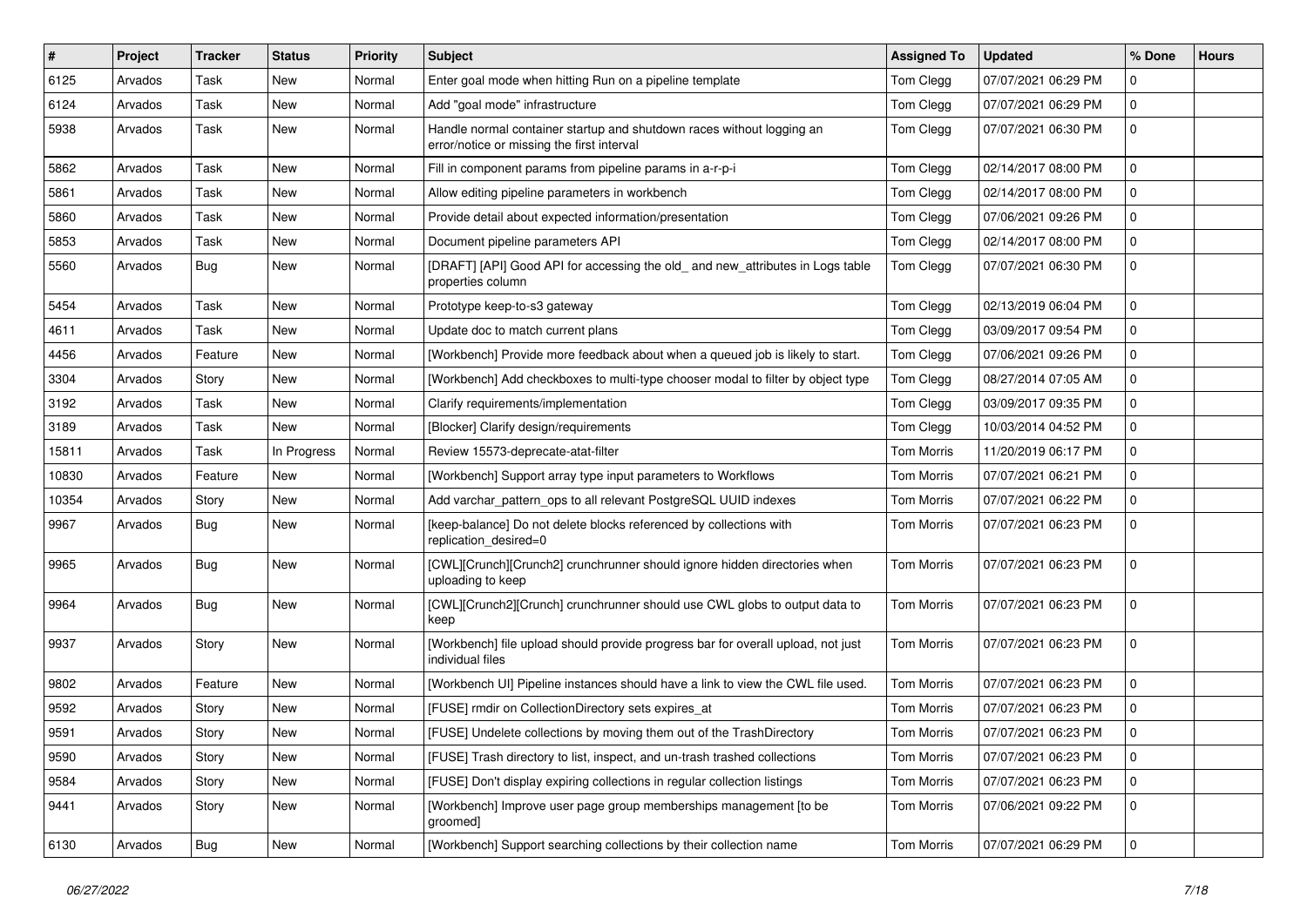| $\#$  | Project | <b>Tracker</b> | <b>Status</b> | <b>Priority</b> | <b>Subject</b>                                                                                                                       | <b>Assigned To</b> | <b>Updated</b>      | % Done   | <b>Hours</b> |
|-------|---------|----------------|---------------|-----------------|--------------------------------------------------------------------------------------------------------------------------------------|--------------------|---------------------|----------|--------------|
| 5713  | Arvados | Bug            | <b>New</b>    | Normal          | [FUSE] File access sometimes takes too long on su92l                                                                                 | <b>Tom Morris</b>  | 07/07/2021 06:30 PM | $\Omega$ |              |
| 5415  | Arvados | Feature        | <b>New</b>    | Normal          | [Workbench] Improve presentation of anonymously-viewed collections (via both<br>"sharing link" and regular copy-and-pasted Location) | <b>Tom Morris</b>  | 07/07/2021 06:30 PM | $\Omega$ |              |
| 3976  | Arvados | <b>Bug</b>     | <b>New</b>    | Normal          | [API] Non-admin users should see all nodes with crunch_worker_state busy/idle,<br>regardless of ping age.                            | Tom Morris         | 07/07/2021 06:36 PM | $\Omega$ |              |
| 18668 | Arvados | Feature        | In Progress   | Normal          | [deduplication report] add project support                                                                                           | Ward<br>Vandewege  | 01/24/2022 04:50 PM | 0        |              |
| 18616 | Arvados | Task           | <b>New</b>    | Normal          | Review                                                                                                                               | Ward<br>Vandewege  | 01/19/2022 04:23 PM | $\Omega$ |              |
| 18609 | Arvados | Task           | <b>New</b>    | Normal          | Review                                                                                                                               | Ward<br>Vandewege  | 01/18/2022 08:55 PM | $\Omega$ |              |
| 18278 | Arvados | <b>Bug</b>     | <b>New</b>    | Normal          | [k8s] start using an ingress                                                                                                         | Ward<br>Vandewege  | 11/09/2021 07:56 PM | 0        |              |
| 18235 | Arvados | Task           | New           | Normal          | Review                                                                                                                               | Ward<br>Vandewege  | 11/10/2021 04:05 PM | $\Omega$ |              |
| 18234 | Arvados | Task           | <b>New</b>    | Normal          | Review                                                                                                                               | Ward<br>Vandewege  | 11/10/2021 04:14 PM | 0        |              |
| 17991 | Arvados | Task           | In Progress   | Normal          | Review #17990 arvados-formula:commit:1ad296f, branch<br>17990-add-rym-to-ubuntu1804                                                  | Ward<br>Vandewege  | 08/09/2021 12:14 PM | $\Omega$ |              |
| 17876 | Arvados | Task           | <b>New</b>    | Normal          | Review                                                                                                                               | Ward<br>Vandewege  | 06/22/2022 02:56 PM | 0        |              |
| 17846 | Arvados | Bug            | <b>New</b>    | Normal          | [tutorial] inconsistencies/roadbumps                                                                                                 | Ward<br>Vandewege  | 06/22/2022 02:56 PM | $\Omega$ |              |
| 17660 | Arvados | Task           | In Progress   | Normal          | Review 17209-http-forward                                                                                                            | Ward<br>Vandewege  | 05/11/2021 07:10 PM | $\Omega$ |              |
| 17502 | Arvados | Task           | In Progress   | Normal          | need help finding docker contain to run correct java version for PharmCAT                                                            | Ward<br>Vandewege  | 04/02/2021 01:51 PM | $\Omega$ |              |
| 17313 | Arvados | Feature        | New           | Normal          | [Documentation] improve federation documentation                                                                                     | Ward<br>Vandewege  | 03/17/2021 03:55 PM | $\Omega$ |              |
| 17283 | Arvados | Task           | <b>New</b>    | Normal          | Review                                                                                                                               | Ward<br>Vandewege  | 03/04/2021 08:13 PM | $\Omega$ |              |
| 17277 | Arvados | Task           | <b>New</b>    | Normal          | Make sure machine is configured to respond for that virtual host                                                                     | Ward<br>Vandewege  | 02/24/2021 07:45 PM | 0        |              |
| 16832 | Arvados | Bug            | <b>New</b>    | Normal          | replace linkchecker in our build environment                                                                                         | Ward<br>Vandewege  | 11/04/2020 05:23 PM | $\Omega$ |              |
| 16607 | Arvados | Task           | New           | Normal          | Review                                                                                                                               | Ward<br>Vandewege  | 10/14/2020 07:52 PM | $\Omega$ |              |
| 16389 | Arvados | Feature        | In Progress   | Normal          | [k8s] add support for Amazon EKS                                                                                                     | Ward<br>Vandewege  | 10/14/2020 04:47 PM | 0        |              |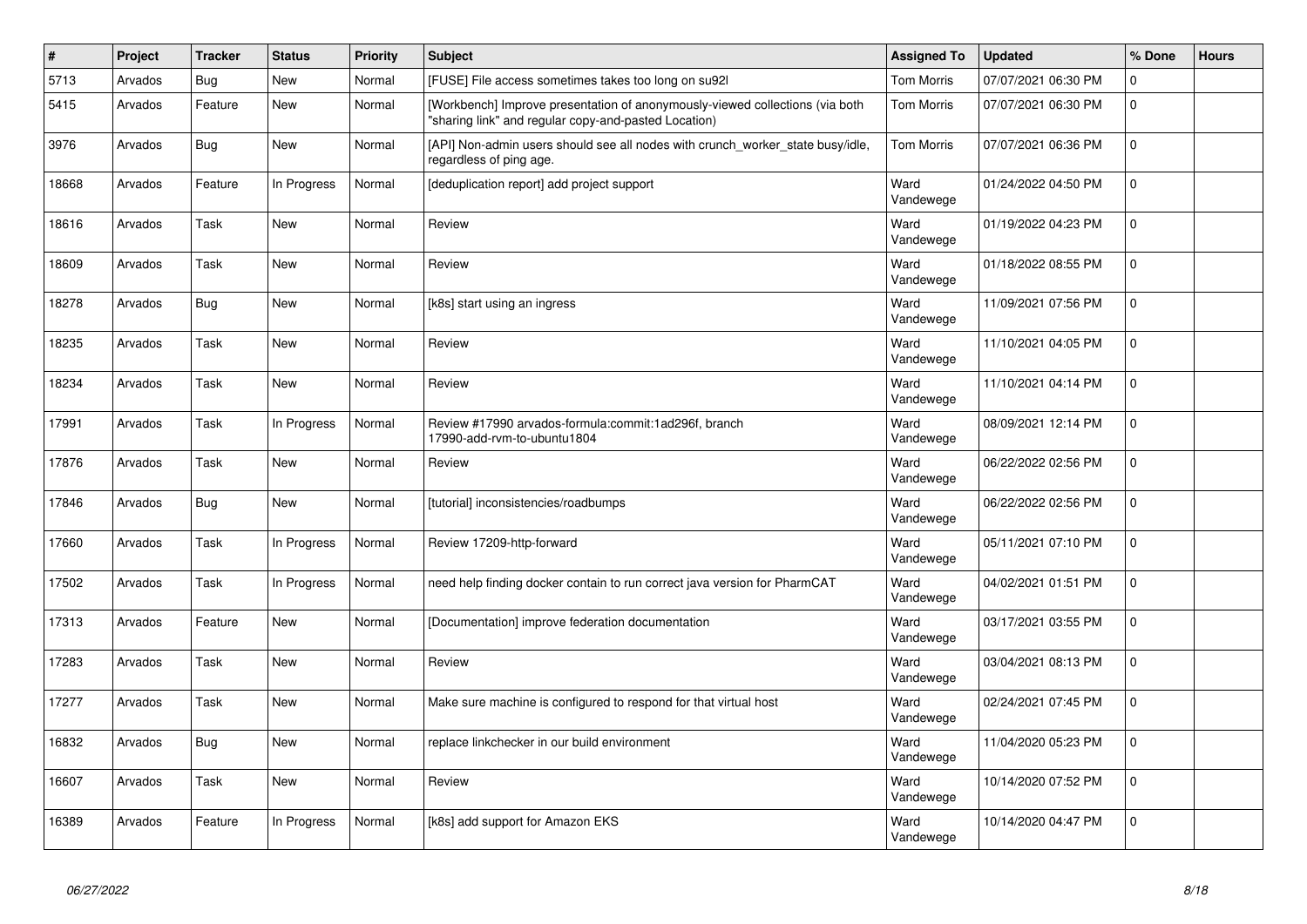| #     | Project | <b>Tracker</b> | <b>Status</b> | <b>Priority</b> | <b>Subject</b>                                                                                         | <b>Assigned To</b> | <b>Updated</b>      | % Done         | <b>Hours</b> |
|-------|---------|----------------|---------------|-----------------|--------------------------------------------------------------------------------------------------------|--------------------|---------------------|----------------|--------------|
| 13484 | Arvados | Story          | New           | Normal          | Support multiple load-balanced API server nodes                                                        | Ward<br>Vandewege  | 07/06/2021 09:25 PM | $\mathbf 0$    |              |
| 19216 | Arvados | Bug            | <b>New</b>    | Normal          | Controller not logging to journalctl?                                                                  |                    | 06/25/2022 09:00 PM | $\Omega$       |              |
| 19215 | Arvados | Bug            | New           | Normal          | installer experience                                                                                   |                    | 06/25/2022 12:35 AM | $\overline{0}$ |              |
| 19214 | Arvados | Bug            | In Progress   | Normal          | Mention updating /etc/hosts                                                                            |                    | 06/24/2022 05:56 PM | $\Omega$       |              |
| 19213 | Arvados | Support        | New           | Normal          | Support Ubuntu 22.04 LTS                                                                               |                    | 06/23/2022 07:56 PM | $\overline{0}$ |              |
| 19198 | Arvados | Feature        | New           | Normal          | Feature to normalize and re-pack manifest so that same content always has same<br>hash                 |                    | 06/15/2022 03:05 PM | $\mathbf{0}$   |              |
| 19197 | Arvados | Feature        | <b>New</b>    | Normal          | Optimize permission checks for can_write/can_manage fields                                             |                    | 06/14/2022 02:40 PM | $\overline{0}$ |              |
| 19196 | Arvados | Feature        | <b>New</b>    | Normal          | Allow API select parameter to add/remove fields from the default set                                   |                    | 06/14/2022 02:35 PM | $\mathbf{0}$   |              |
| 19194 | Arvados | Feature        | <b>New</b>    | Normal          | Return can_manage and can_write for all object types (not just<br>users/groups/projects)               |                    | 06/14/2022 02:36 PM | $\mathbf 0$    |              |
| 19181 | Arvados | Story          | <b>New</b>    | Normal          | Workbench 2 uses replace files API                                                                     |                    | 06/22/2022 02:52 PM | $\Omega$       |              |
| 19150 | Arvados | Feature        | <b>New</b>    | Normal          | arvados-server install -type=test -test-suite-user=X` should add user X to docker<br>and fuse groups   |                    | 05/20/2022 05:53 PM | $\mathbf{0}$   |              |
| 19140 | Arvados | Feature        | <b>New</b>    | Normal          | Document a process by which you would set up a service account                                         |                    | 06/07/2022 06:27 PM | $\mathbf 0$    |              |
| 19091 | Arvados | Feature        | New           | Normal          | Managed property to assert valid unix username                                                         |                    | 05/02/2022 04:48 PM | $\mathbf 0$    |              |
| 19082 | Arvados | Feature        | <b>New</b>    | Normal          | Scale default keep cache request with cores or RAM request                                             |                    | 05/04/2022 03:19 PM | $\mathbf 0$    |              |
| 19080 | Arvados | Feature        | <b>New</b>    | Normal          | Offer to un-trash items, instead of "not found" dialog                                                 |                    | 06/22/2022 02:55 PM | $\mathbf{0}$   |              |
| 19058 | Arvados | Support        | New           | Normal          | Add code scanning to jenkins pipeline                                                                  |                    | 04/27/2022 03:08 PM | $\mathbf{0}$   |              |
| 19057 | Arvados | <b>Bug</b>     | <b>New</b>    | Normal          | [controller] should not allow adding the same user to a VM more than one time                          |                    | 06/22/2022 02:53 PM | $\mathbf 0$    |              |
| 19056 | Arvados | Feature        | <b>New</b>    | Normal          | Environment variable / command line convention that specifies where to get<br>HOST/TOKEN settings.conf |                    | 05/04/2022 03:18 PM | $\overline{0}$ |              |
| 19048 | Arvados | Bug            | <b>New</b>    | Normal          | Copying a folder in collection file browser results in empty folder                                    |                    | 06/22/2022 02:54 PM | $\mathbf 0$    |              |
| 19047 | Arvados | Feature        | <b>New</b>    | Normal          | Pythonic interface to launch workflows                                                                 |                    | 04/20/2022 07:41 PM | $\mathbf{0}$   |              |
| 19044 | Arvados | Task           | In Progress   | Normal          | 27. Add the release to zenodo.org                                                                      |                    | 06/22/2022 03:00 PM | $\mathbf 0$    |              |
| 19038 | Arvados | Task           | In Progress   | Normal          | 21. Publish arvados/arvbox-demo image                                                                  |                    | 06/22/2022 03:00 PM | $\overline{0}$ |              |
| 18998 | Arvados | Story          | <b>New</b>    | Normal          | keepstore ability to check token validity for uploads                                                  |                    | 06/07/2022 08:59 PM | $\mathbf 0$    |              |
| 18997 | Arvados | Story          | <b>New</b>    | Normal          | ability to migrate arvbox to arvados-server boot dev mode                                              |                    | 06/07/2022 09:00 PM | $\overline{0}$ |              |
| 18996 | Arvados | Bug            | <b>New</b>    | Normal          | Container request's expires at field                                                                   |                    | 06/22/2022 02:55 PM | $\overline{0}$ |              |
| 18988 | Arvados | Feature        | New           | Normal          | [CWL] support singularity/docker hint to make debugging workflows easier                               |                    | 04/11/2022 06:29 PM | $\overline{0}$ |              |
| 18977 | Arvados | <b>Bug</b>     | <b>New</b>    | Normal          | Mishandled Azure error?                                                                                |                    | 04/12/2022 07:55 PM | $\Omega$       |              |
| 18973 | Arvados | Story          | <b>New</b>    | Normal          | Test combinations of federation scenarios                                                              |                    | 06/22/2022 02:54 PM | $\overline{0}$ |              |
| 18970 | Arvados | Feature        | New           | Normal          | Add support for publicly shared collections (anonymous user)                                           |                    | 04/04/2022 03:17 PM | $\overline{0}$ |              |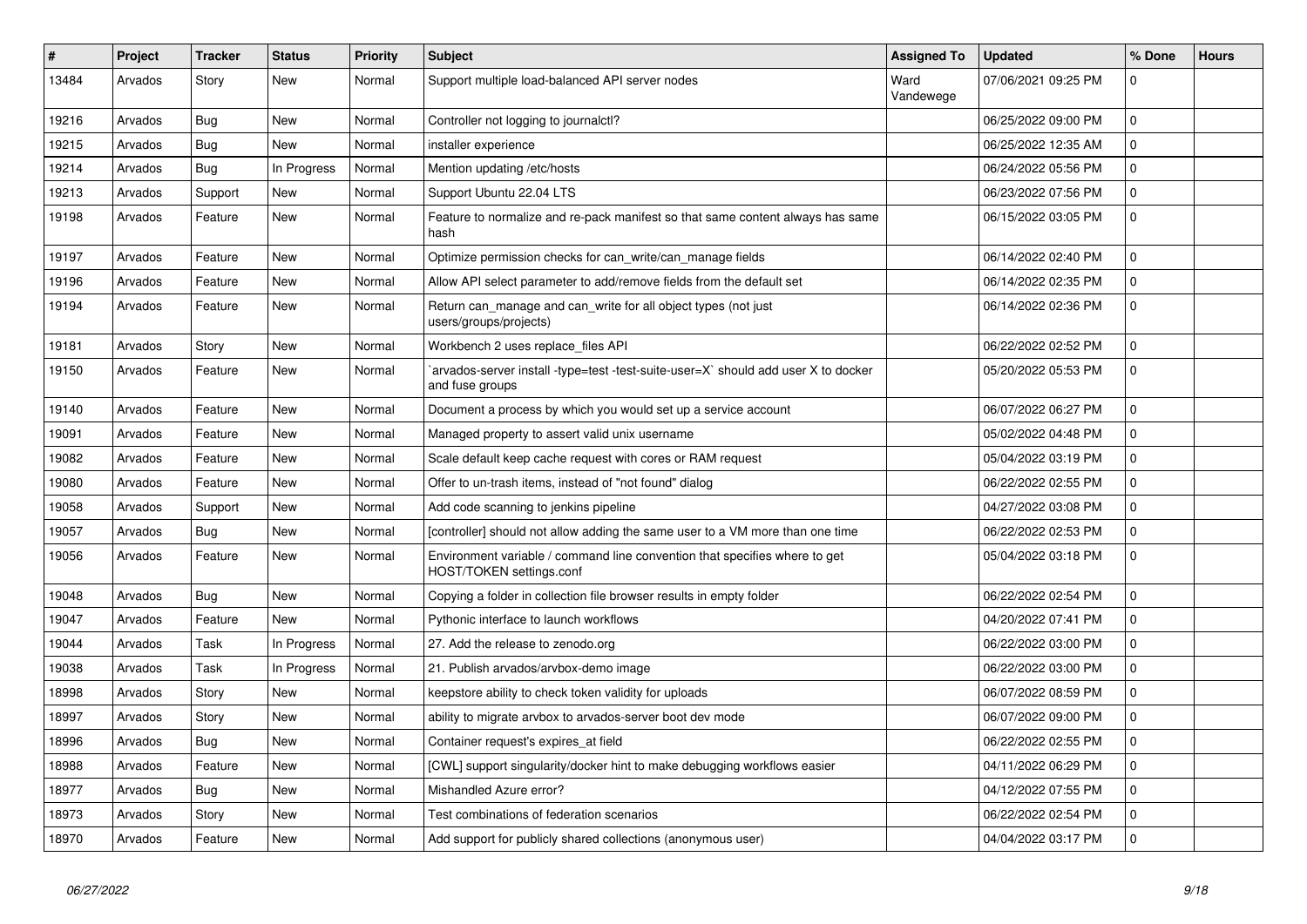| #     | Project | <b>Tracker</b> | <b>Status</b> | <b>Priority</b> | <b>Subject</b>                                                                                                              | <b>Assigned To</b> | <b>Updated</b>      | % Done         | <b>Hours</b> |
|-------|---------|----------------|---------------|-----------------|-----------------------------------------------------------------------------------------------------------------------------|--------------------|---------------------|----------------|--------------|
| 18969 | Arvados | <b>Bug</b>     | New           | Normal          | Controller should monitor its own memory usage and pause requests handling<br>when memory usage is high                     |                    | 04/05/2022 02:53 PM |                |              |
| 18967 | Arvados | Story          | <b>New</b>    | Normal          | drop legacy columns and tables                                                                                              |                    | 04/01/2022 07:03 PM | $\Omega$       |              |
| 18964 | Arvados | Bug            | <b>New</b>    | Normal          | Write better prefetch tests                                                                                                 |                    | 06/22/2022 02:56 PM | $\Omega$       |              |
| 18961 | Arvados | Feature        | New           | Normal          | Go FileSystem / FUSE mount supports block caching & prefetch                                                                |                    | 05/04/2022 03:18 PM | $\Omega$       |              |
| 18960 | Arvados | Feature        | <b>New</b>    | Normal          | crunch-run can use Go FUSE driver for read-only mounts                                                                      |                    | 05/04/2022 03:17 PM | $\Omega$       |              |
| 18951 | Arvados | Task           | <b>New</b>    | Normal          | Review                                                                                                                      |                    | 06/22/2022 02:55 PM | $\Omega$       |              |
| 18946 | Arvados | Feature        | <b>New</b>    | Normal          | Render fields of user profile from config                                                                                   |                    | 03/30/2022 02:29 PM | $\Omega$       |              |
| 18944 | Arvados | Feature        | New           | Normal          | [controller] should log the user uuid used for the request                                                                  |                    | 06/22/2022 03:32 PM | $\Omega$       |              |
| 18942 | Arvados | Story          | <b>New</b>    | Normal          | Remove perl SDK, tests, dependencies                                                                                        |                    | 03/29/2022 02:14 PM | $\Omega$       |              |
| 18937 | Arvados | Feature        | New           | Low             | [config] simplify AnonymousUserToken configuration                                                                          |                    | 06/22/2022 02:55 PM | <sup>0</sup>   |              |
| 18936 | Arvados | Bug            | New           | Normal          | [api] [controller] remove reader_token support                                                                              |                    | 06/22/2022 02:56 PM | $\Omega$       |              |
| 18897 | Arvados | Feature        | New           | Normal          | [go services] should log the uuid of the token used for each request (and if<br>available, the uuid of the associated user) |                    | 06/22/2022 03:32 PM | $\mathbf 0$    |              |
| 18874 | Arvados | Support        | <b>New</b>    | Normal          | Merge workbench2 history into main Arvados repo                                                                             |                    | 06/22/2022 02:54 PM | $\mathbf{0}$   |              |
| 18871 | Arvados | Feature        | <b>New</b>    | Normal          | WebDAV uses replace_files API                                                                                               |                    | 03/16/2022 02:13 PM | $\Omega$       |              |
| 18864 | Arvados | Bug            | New           | Normal          | "Responsible person" link is wrong                                                                                          |                    | 03/14/2022 03:49 PM | $\Omega$       |              |
| 18863 | Arvados | Feature        | <b>New</b>    | Normal          | [controller] add background job to clean up old container log records                                                       |                    | 06/22/2022 02:55 PM | $\Omega$       |              |
| 18862 | Arvados | <b>Bug</b>     | New           | Normal          | [api] remove replay_job_log rake task                                                                                       |                    | 03/14/2022 03:43 PM | $\Omega$       |              |
| 18861 | Arvados | Story          | New           | Normal          | Retire wb1                                                                                                                  |                    | 03/14/2022 02:48 PM | $\Omega$       |              |
| 18860 | Arvados | Story          | New           | Normal          | Display number of container attempts and make it easy to access past logs                                                   |                    | 03/23/2022 06:53 PM | $\mathbf{0}$   |              |
| 18853 | Arvados | Story          | <b>New</b>    | Normal          | Get input collection uuid or metadata                                                                                       |                    | 03/10/2022 03:13 PM | $\Omega$       |              |
| 18846 | Arvados | Story          | <b>New</b>    | Normal          | Rendering rich descriptions                                                                                                 |                    | 03/09/2022 08:42 PM | $\Omega$       |              |
| 18842 | Arvados | Feature        | New           | Normal          | Local disk keep cache for Python SDK/arv-mount                                                                              |                    | 03/08/2022 04:29 PM | $\Omega$       |              |
| 18841 | Arvados | Feature        | <b>New</b>    | Normal          | Feature to inject additional info into wb2 details panel                                                                    |                    | 03/08/2022 09:59 PM | $\Omega$       |              |
| 18840 | Arvados | Feature        | New           | Normal          | Algorithm to repack small files into larger blocks                                                                          |                    | 03/08/2022 03:15 PM | $\Omega$       |              |
| 18810 | Arvados | Feature        | New           | Normal          | PySDK API Client wrapper methods that automatically translate properties using a<br>vocabulary                              |                    | 03/01/2022 08:58 PM | $\Omega$       |              |
| 18799 | Arvados | Story          | New           | Normal          | Strategy to tie the Python SDK to the API docs                                                                              |                    | 02/23/2022 08:05 PM | $\Omega$       |              |
| 18798 | Arvados | Story          | New           | Normal          | Turn code cookbook into liquid template & include files separately                                                          |                    | 02/23/2022 07:46 PM | $\Omega$       |              |
| 18797 | Arvados | Story          | In Progress   | Normal          | Flesh out python sdk documentation in docstrings & ensure good presentation in<br>pydoc                                     |                    | 02/23/2022 08:04 PM | 0              |              |
| 18790 | Arvados | Feature        | New           | Normal          | Access live container logs through arvados-client and crunch-run container<br>gateway                                       |                    | 02/18/2022 03:28 PM | $\overline{0}$ |              |
| 18788 | Arvados | Feature        | New           | Normal          | User merge & migration support on LoginCluster federations                                                                  |                    | 05/04/2022 03:18 PM |                |              |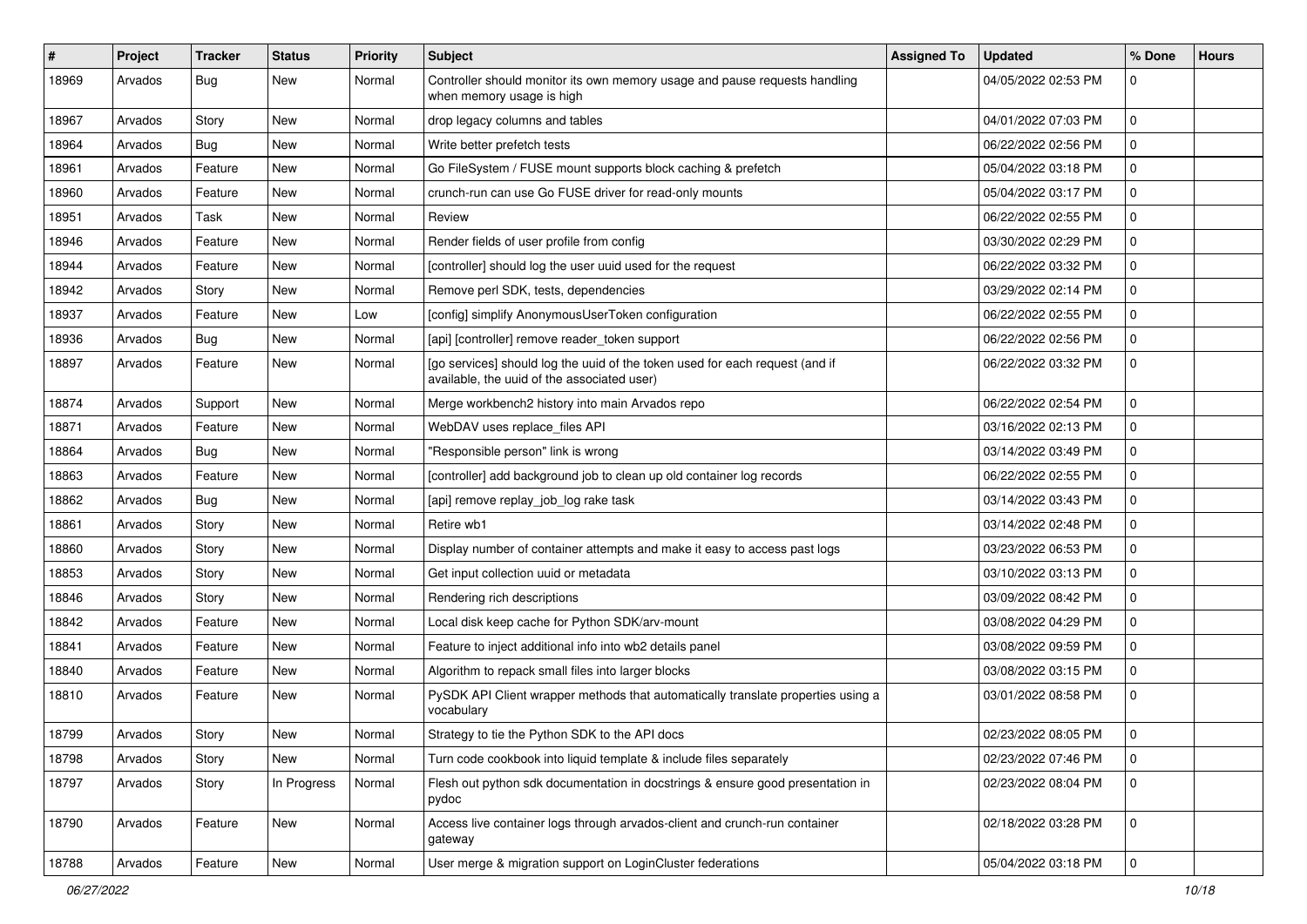| $\sharp$ | Project | <b>Tracker</b> | <b>Status</b> | <b>Priority</b> | <b>Subject</b>                                                                                                                                     | <b>Assigned To</b> | <b>Updated</b>      | % Done         | <b>Hours</b> |
|----------|---------|----------------|---------------|-----------------|----------------------------------------------------------------------------------------------------------------------------------------------------|--------------------|---------------------|----------------|--------------|
| 18775    | Arvados | Feature        | <b>New</b>    | Normal          | Search in picker dialogue for selecting Projects/Files/Directories                                                                                 |                    | 06/22/2022 03:37 PM | $\Omega$       |              |
| 18765    | Arvados | Bug            | <b>New</b>    | Normal          | engine configuration too big $> 1048448$ with singularity                                                                                          |                    | 06/07/2022 01:56 PM | $\Omega$       |              |
| 18762    | Arvados | Bug            | <b>New</b>    | Normal          | rails background tasks scaling issues                                                                                                              |                    | 06/22/2022 02:56 PM | $\Omega$       |              |
| 18726    | Arvados | Feature        | New           | Normal          | a-c-r uses arv-put internally to upload dependencies                                                                                               |                    | 02/10/2022 04:53 PM | $\Omega$       |              |
| 18724    | Arvados | <b>Bug</b>     | New           | Normal          | Collection file_names should contain full paths for substring matching                                                                             |                    | 03/01/2022 09:11 PM | $\Omega$       |              |
| 18693    | Arvados | Story          | New           | Normal          | Deduplicate permission links                                                                                                                       |                    | 06/22/2022 02:53 PM | $\mathbf{0}$   |              |
| 18689    | Arvados | Feature        | New           | Normal          | support secret environment                                                                                                                         |                    | 04/06/2022 03:55 PM | $\mathbf{0}$   |              |
| 18677    | Arvados | Feature        | New           | Normal          | Container runtime metrics API                                                                                                                      |                    | 01/25/2022 06:56 PM | $\Omega$       |              |
| 18672    | Arvados | Feature        | New           | Normal          | [go sdk] describe + implement desired Go SDK                                                                                                       |                    | 01/24/2022 09:34 PM | $\Omega$       |              |
| 18671    | Arvados | <b>Bug</b>     | <b>New</b>    | Normal          | [go sdk] update documentation                                                                                                                      |                    | 01/24/2022 09:33 PM | $\Omega$       |              |
| 18669    | Arvados | Task           | New           | Normal          | review 18668-add-project-support-to-deduplication-report                                                                                           |                    | 01/24/2022 04:51 PM | $\Omega$       |              |
| 18623    | Arvados | Feature        | New           | Normal          | Ensure Etag can be used and honor If-Match header in updates                                                                                       |                    | 01/12/2022 04:50 PM | $\Omega$       |              |
| 18621    | Arvados | Feature        | New           | Normal          | Ability for admin to purge old versions of a collection                                                                                            |                    | 01/10/2022 04:41 PM | $\Omega$       |              |
| 18620    | Arvados | Feature        | New           | Normal          | [LSF] use btop to adjust relative priorities of arvados jobs                                                                                       |                    | 01/10/2022 03:45 PM | $\Omega$       |              |
| 18618    | Arvados | Bug            | New           | Normal          | Reusing workflows/steps is too slow                                                                                                                |                    | 01/07/2022 07:12 PM | $\Omega$       |              |
| 18586    | Arvados | Bug            | New           | Normal          | Remove docs/code for unsupported AsyncPermissionsUpdateInterval                                                                                    |                    | 12/14/2021 04:21 PM | $\Omega$       |              |
| 18576    | Arvados | Feature        | <b>New</b>    | Normal          | arv-put converts properties aliases to vocabulary ids                                                                                              |                    | 04/05/2022 02:53 PM | $\mathbf 0$    |              |
| 18573    | Arvados | Feature        | New           | Normal          | packer compute image builder script should take an explicit arvados package<br>version to install instead of latest in selected package repository |                    | 12/09/2021 05:01 PM | $\overline{0}$ |              |
| 18564    | Arvados | Feature        | New           | Normal          | [art] run jenkins release build steps with a set of parameters                                                                                     |                    | 06/08/2022 03:20 PM | $\mathbf{0}$   |              |
| 18563    | Arvados | Bug            | <b>New</b>    | Normal          | [config] simplify/streamline InternalURLs/ExternalURL situation                                                                                    |                    | 06/07/2022 09:07 PM | $\mathbf{0}$   |              |
| 18548    | Arvados | Feature        | New           | Normal          | Ability to share a link to the "Get API Token" dialog in WB"                                                                                       |                    | 12/03/2021 03:22 PM | $\Omega$       |              |
| 18516    | Arvados | Story          | <b>New</b>    | Normal          | run Theia interactively for development on shell and/or compute nodes                                                                              |                    | 12/01/2021 05:47 PM | $\Omega$       |              |
| 18515    | Arvados | Story          | New           | Normal          | run interactive Jupyter on shell and/or compute nodes                                                                                              |                    | 12/01/2021 05:17 PM | $\Omega$       |              |
| 18514    | Arvados | Story          | New           | Normal          | Research framework for interactive tutorials that overlay the app                                                                                  |                    | 12/01/2021 03:49 PM | $\Omega$       |              |
| 18501    | Arvados | Bug            | New           | Normal          | Add option in ARV GUI to open link in new tab                                                                                                      |                    | 11/30/2021 03:43 PM | $\Omega$       |              |
| 18500    | Arvados | Bug            | <b>New</b>    | Normal          | Arvados CV for "Study Type" property not active                                                                                                    |                    | 11/30/2021 03:41 PM | $\Omega$       |              |
| 18499    | Arvados | Bug            | <b>New</b>    | Normal          | Advanced Dialog on collections shows the manifest text as null                                                                                     |                    | 11/30/2021 03:38 PM | $\Omega$       |              |
| 18498    | Arvados | Bug            | <b>New</b>    | Normal          | WB2 collection UUID in project URL shows blank page                                                                                                |                    | 11/30/2021 03:37 PM | $\Omega$       |              |
| 18486    | Arvados | <b>Bug</b>     | <b>New</b>    | Normal          | Docker containers are always removed                                                                                                               |                    | 12/07/2021 03:31 PM | $\Omega$       |              |
| 18481    | Arvados | <b>Bug</b>     | <b>New</b>    | Normal          | Workbench allows setting values with leading and trailing whitespace in property<br>values                                                         |                    | 11/26/2021 08:13 AM | $\Omega$       |              |
| 18464    | Arvados | Feature        | New           | Normal          | Batch update endpoint for permission changes                                                                                                       |                    | 11/22/2021 03:33 PM | $\Omega$       |              |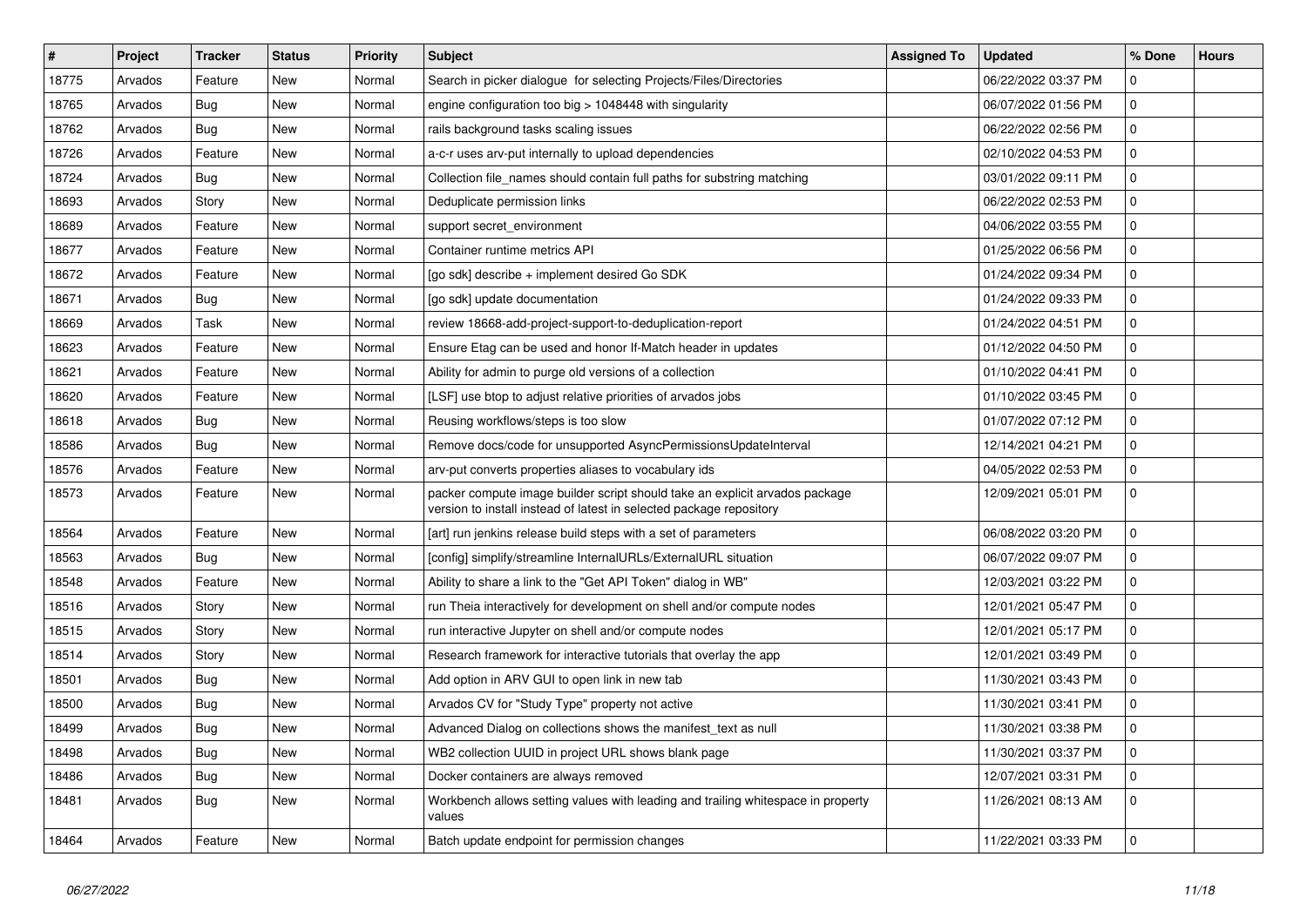| ∦     | Project | <b>Tracker</b> | <b>Status</b> | <b>Priority</b> | <b>Subject</b>                                                                                                            | <b>Assigned To</b> | <b>Updated</b>      | % Done       | <b>Hours</b> |
|-------|---------|----------------|---------------|-----------------|---------------------------------------------------------------------------------------------------------------------------|--------------------|---------------------|--------------|--------------|
| 18463 | Arvados | Feature        | New           | Normal          | Sharing dialog shows all permissions including indirect and allows searching for<br>users by name                         |                    | 11/22/2021 03:20 PM | U            |              |
| 18462 | Arvados | Story          | <b>New</b>    | Normal          | Requesting object by uuid should return 403 instead of 404                                                                |                    | 11/22/2021 03:20 PM | <sup>0</sup> |              |
| 18393 | Arvados | Bug            | <b>New</b>    | Normal          | [workbench2] forces relogin on every new window/tab                                                                       |                    | 11/19/2021 02:43 PM |              |              |
| 18385 | Arvados | Bug            | New           | Normal          | arvados-server config-dump   arvados-server config-check -config=- spurious<br>warnings                                   |                    | 11/16/2021 09:06 PM | $\Omega$     |              |
| 18369 | Arvados | Feature        | <b>New</b>    | Normal          | [doc] describe the block packing algorithm used by our various Keep clients<br>(arv-put, python sdk, keep-web, arv-mount) |                    | 11/15/2021 04:14 PM | <sup>0</sup> |              |
| 18368 | Arvados | Feature        | <b>New</b>    | Normal          | Notification banner                                                                                                       |                    | 06/21/2022 08:00 PM |              |              |
| 18362 | Arvados | Story          | <b>New</b>    | Normal          | cwltest results for Arvados produces badges which can be linked to from<br>commonwl.org                                   |                    | 11/10/2021 05:41 PM | U            |              |
| 18347 | Arvados | Feature        | <b>New</b>    | Normal          | Cache negative token lookups in federation/OIDC                                                                           |                    | 11/23/2021 09:07 PM | <sup>0</sup> |              |
| 18345 | Arvados | Bug            | <b>New</b>    | Normal          | Activity script crash                                                                                                     |                    | 11/23/2021 09:13 PM | <sup>0</sup> |              |
| 18341 | Arvados | Story          | <b>New</b>    | Normal          | "arvados-server init" can set up a single-node production cluster                                                         |                    | 11/08/2021 02:39 PM | U            |              |
| 18338 | Arvados | Story          | New           | Normal          | "arvados-server init" can use a local root CA to sign certificates                                                        |                    | 11/05/2021 03:27 PM | <sup>0</sup> |              |
| 18335 | Arvados | Feature        | New           | Normal          | Export health checks as Prometheus metrics                                                                                |                    | 11/04/2021 03:58 PM | <sup>0</sup> |              |
| 18334 | Arvados | Bug            | <b>New</b>    | Normal          | Accept release info changes in docker recipes                                                                             |                    | 11/04/2021 03:23 PM |              |              |
| 18292 | Arvados | Bug            | <b>New</b>    | Normal          | [cleanup] remove AssignNodeHostname from the configuration. Also from the<br>documentation.                               |                    | 10/22/2021 09:24 PM | U            |              |
| 18280 | Arvados | Bug            | <b>New</b>    | Normal          | Advanced Search in ARV PROD GUI non-functional                                                                            |                    | 10/20/2021 04:46 PM |              |              |
| 18279 | Arvados | Bug            | New           | Normal          | Data Collection page on 2.3.0 rc2                                                                                         |                    | 10/20/2021 04:45 PM | <sup>0</sup> |              |
| 18266 | Arvados | Bug            | <b>New</b>    | Normal          | Turn manual testing plan for WB2 into tickets to write cypress tests                                                      |                    | 06/22/2022 02:54 PM |              |              |
| 18262 | Arvados | Bug            | New           | Normal          | [crunch-run] handle out-of-diskspace on the compute node better                                                           |                    | 10/08/2021 09:42 PM | <sup>0</sup> |              |
| 18255 | Arvados | Story          | New           | Normal          | Proof of concept Arvados single-node AMI                                                                                  |                    | 10/06/2021 03:25 PM | 0            |              |
| 18241 | Arvados | Story          | <b>New</b>    | Normal          | "NanoCPUs can not be set" Docker error                                                                                    |                    | 10/13/2021 03:13 PM | <sup>0</sup> |              |
| 18239 | Arvados | Story          | <b>New</b>    | Normal          | Add Kubernetes testing to CI                                                                                              |                    | 11/09/2021 07:56 PM | <sup>0</sup> |              |
| 18221 | Arvados | Story          | In Progress   | Normal          | Test coverage plan for combinations of slurm/lsf/cloud singularity/docker                                                 |                    | 06/08/2022 03:19 PM |              |              |
| 18220 | Arvados | Bug            | New           | Normal          | Support Docker ENTRYPOINT on Singularity in crunch-run                                                                    |                    | 09/29/2021 03:25 PM | $\Omega$     |              |
| 18218 | Arvados | Feature        | <b>New</b>    | Normal          | ARV GUI: perform operations on files selected via the filter                                                              |                    | 09/28/2021 08:30 PM | 0            |              |
| 18217 | Arvados | Feature        | I New         | Normal          | Enable file sorting in Data Collection                                                                                    |                    | 09/28/2021 07:45 PM |              |              |
| 18214 | Arvados | Bug            | New           | Normal          | global search results link to wb1 not wb2                                                                                 |                    | 09/28/2021 07:30 PM | $\Omega$     |              |
| 18213 | Arvados | Feature        | New           | Normal          | Arvados "display in new tab" shows outdated data                                                                          |                    | 09/28/2021 07:28 PM | $\mathbf 0$  |              |
| 18212 | Arvados | <b>Bug</b>     | New           | Normal          | Read-only users can't open file in new tab                                                                                |                    | 09/28/2021 07:27 PM | $\mathbf 0$  |              |
| 18211 | Arvados | Feature        | New           | Normal          | Should the Loading Progress bar always be shown?                                                                          |                    | 09/28/2021 07:16 PM | $\mathbf 0$  |              |
| 18210 | Arvados | Bug            | New           | Normal          | Create Mountainduck Bookmark files not working                                                                            |                    | 09/28/2021 07:14 PM | $\mathbf 0$  |              |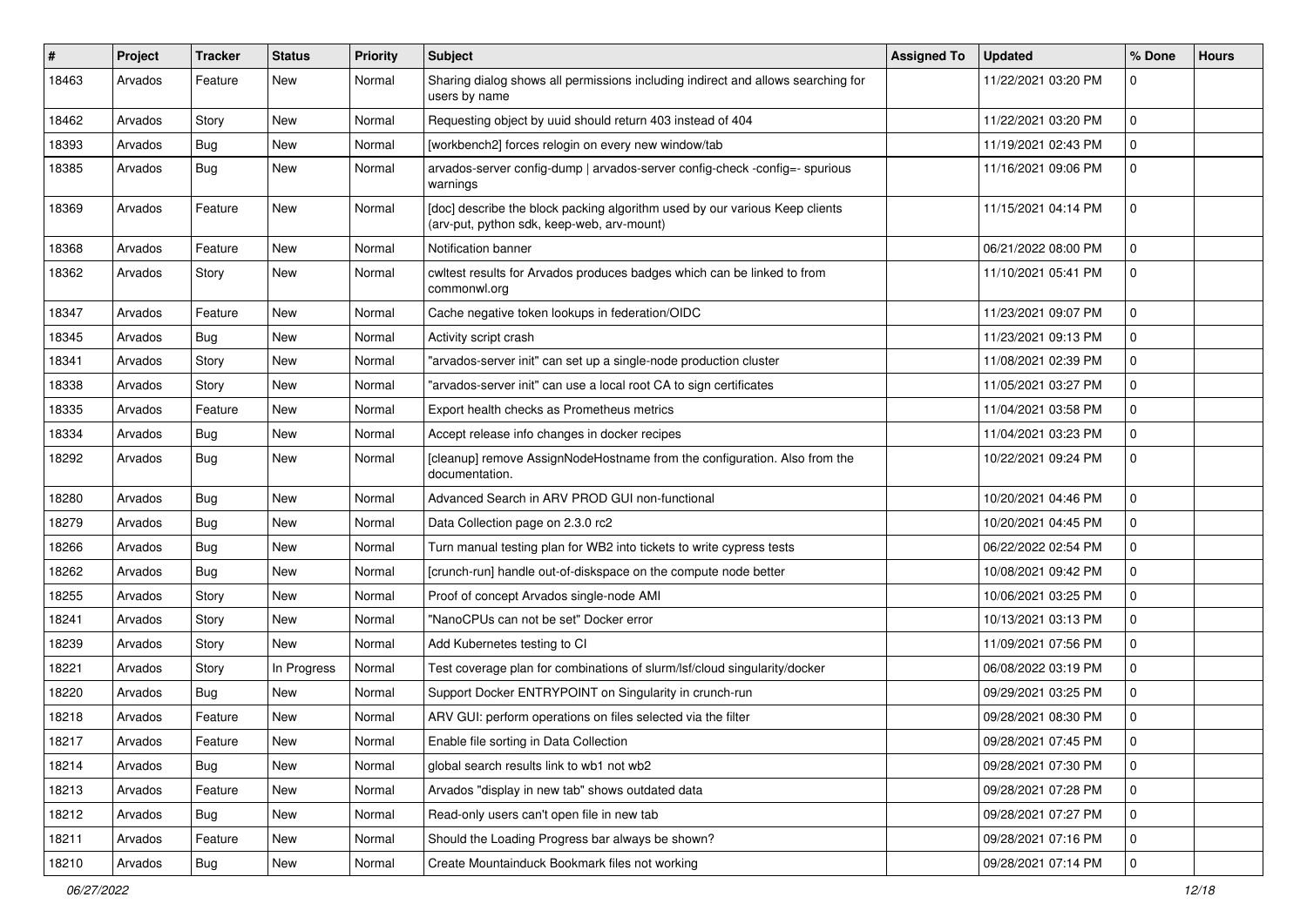| ∦     | Project | <b>Tracker</b> | <b>Status</b> | <b>Priority</b> | Subject                                                                                                  | <b>Assigned To</b> | <b>Updated</b>      | % Done         | <b>Hours</b> |
|-------|---------|----------------|---------------|-----------------|----------------------------------------------------------------------------------------------------------|--------------------|---------------------|----------------|--------------|
| 18209 | Arvados | Feature        | New           | Normal          | Re-run process on arvados throws error                                                                   |                    | 09/28/2021 07:12 PM | $\mathbf 0$    |              |
| 18208 | Arvados | Bug            | <b>New</b>    | Normal          | Workbench2 search shows all sites even if just searching in one site                                     |                    | 09/28/2021 07:09 PM | $\mathbf 0$    |              |
| 18205 | Arvados | Feature        | New           | Normal          | [api] [cloud] add live compute instance price to container record                                        |                    | 06/15/2022 02:45 PM | $\mathbf 0$    |              |
| 18204 | Arvados | Bug            | New           | Normal          | Workbench2 is missing a UI that shows which group a user is member of                                    |                    | 09/27/2021 08:47 PM | $\mathbf{0}$   |              |
| 18199 | Arvados | Bug            | New           | Normal          | Issue with sharing settings of "open access" new projects                                                |                    | 09/27/2021 07:58 PM | $\mathbf 0$    |              |
| 18198 | Arvados | Bug            | New           | Normal          | "copy selected files into collection" function in WB2 extremely slow                                     |                    | 09/27/2021 07:45 PM | $\Omega$       |              |
| 18197 | Arvados | Feature        | New           | Normal          | add search option to input selection when running a workflow                                             |                    | 09/27/2021 07:41 PM | $\overline{0}$ |              |
| 18196 | Arvados | Feature        | New           | Normal          | expose saved searches as browsing option on the left side                                                |                    | 09/27/2021 07:39 PM | $\mathbf 0$    |              |
| 18194 | Arvados | Feature        | New           | Normal          | "Release" as search option                                                                               |                    | 09/27/2021 07:35 PM | $\mathbf 0$    |              |
| 18193 | Arvados | Feature        | <b>New</b>    | Normal          | Multi-select collections and projects to delete them                                                     |                    | 09/27/2021 07:14 PM | $\mathbf{0}$   |              |
| 18192 | Arvados | <b>Bug</b>     | New           | Normal          | Advanced search is showing ROX IDs in the search field syntax instead of clear<br>values                 |                    | 09/27/2021 07:13 PM | $\mathbf 0$    |              |
| 18191 | Arvados | Bug            | <b>New</b>    | Normal          | [doc] the compute node image doc does not take releases into account                                     |                    | 09/24/2021 09:50 PM | $\mathbf 0$    |              |
| 18182 | Arvados | Feature        | New           | Normal          | Parameter on get_permissions API to return every user and group with<br>permissions                      |                    | 11/24/2021 04:15 PM | $\Omega$       |              |
| 18181 | Arvados | Feature        | New           | Normal          | Ability to specify a % of compute instance price that user is willing to go over from<br>cheapest        |                    | 09/22/2021 04:06 PM | $\overline{0}$ |              |
| 18174 | Arvados | Feature        | <b>New</b>    | Normal          | [servers] add logging with automatic rotation to user-specified directory                                |                    | 09/21/2021 09:08 PM | $\mathbf 0$    |              |
| 18170 | Arvados | Bug            | New           | Normal          | Display of long names can be improved on WB2                                                             |                    | 09/20/2021 06:19 PM | $\mathbf 0$    |              |
| 18168 | Arvados | <b>Bug</b>     | New           | Normal          | Workbench2 Trash is not listing all trashed items                                                        |                    | 09/20/2021 06:14 PM | $\overline{0}$ |              |
| 18167 | Arvados | Bug            | New           | Normal          | Files in collection are not sorted                                                                       |                    | 09/20/2021 05:38 PM | $\mathbf 0$    |              |
| 18166 | Arvados | Bug            | New           | Normal          | [Release] Auto-sync the arvados gem dependencies on RailsAPI and Workbench1                              |                    | 11/10/2021 04:14 PM | $\Omega$       |              |
| 18165 | Arvados | Feature        | <b>New</b>    | Normal          | Whole-collection search in new collection viewer                                                         |                    | 09/20/2021 02:43 PM | $\mathbf 0$    |              |
| 18163 | Arvados | Feature        | New           | Normal          | [Crunch] add CWL extension to limit the number of concurrently running jobs<br>during a scatter          |                    | 01/10/2022 03:42 PM | $\mathbf 0$    |              |
| 18161 | Arvados | Bug            | <b>New</b>    | Normal          | [a-d-c] the arvados_dispatchcloud_queue_entries prometheus metric should<br>report actual instance types |                    | 09/16/2021 04:41 PM | $\mathbf{0}$   |              |
| 18150 | Arvados | Story          | <b>New</b>    | Normal          | Document configuration items for customizing text in Workbench                                           |                    | 09/15/2021 01:31 PM | $\mathbf{0}$   |              |
| 18124 | Arvados | Feature        | <b>New</b>    | Normal          | User edit page                                                                                           |                    | 09/13/2021 10:05 PM | $\mathbf 0$    |              |
| 18118 | Arvados | <b>Bug</b>     | New           | Normal          | investigate separate socket timeouts waiting for connection and HTTP response in<br>Python SDK           |                    | 09/08/2021 03:22 PM | 0              |              |
| 18117 | Arvados | Story          | In Progress   | Normal          | Sample tracker                                                                                           |                    | 09/08/2021 02:02 PM | $\mathbf 0$    |              |
| 18114 | Arvados | <b>Bug</b>     | New           | Normal          | [a-d-c] slow down retries when CreateInstance returns non-quota/non-throttle<br>errors                   |                    | 09/07/2021 06:11 PM | $\mathbf{0}$   |              |
| 18101 | Arvados | Bug            | New           | Normal          | [a-d-c] [AWS] add option to spin up (spot) instances in more/all availability zones<br>in the region     |                    | 09/03/2021 08:16 PM | $\mathbf{0}$   |              |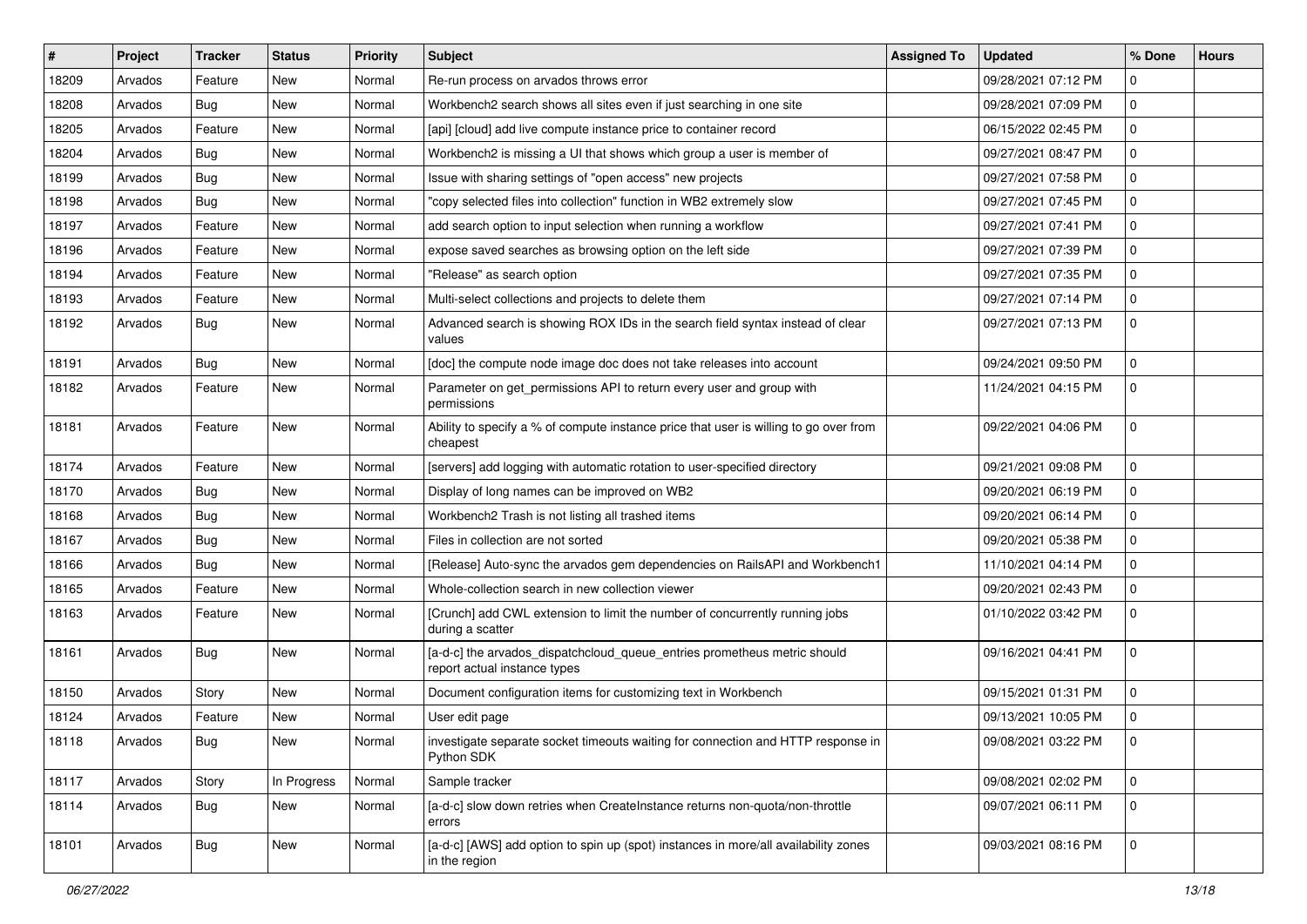| #     | Project | <b>Tracker</b> | <b>Status</b> | <b>Priority</b> | <b>Subject</b>                                                                                                              | <b>Assigned To</b> | <b>Updated</b>      | % Done         | <b>Hours</b> |
|-------|---------|----------------|---------------|-----------------|-----------------------------------------------------------------------------------------------------------------------------|--------------------|---------------------|----------------|--------------|
| 18075 | Arvados | <b>Bug</b>     | New           | Normal          | arvados-dispatch-cloud should respect Containers.MaxComputeVMs                                                              |                    | 08/30/2021 07:33 PM | $\mathbf 0$    |              |
| 18071 | Arvados | Feature        | New           | Normal          | Use postgresql advisory locks to prevent concurrent dispatcher / keep-balance<br>processes                                  |                    | 08/26/2021 05:55 PM | $\mathbf{0}$   |              |
| 18019 | Arvados | Bug            | New           | Normal          | [deployment][arvados-formula] selinux breaks many installation steps                                                        |                    | 08/12/2021 06:31 PM | $\mathbf{0}$   |              |
| 18016 | Arvados | Bug            | New           | Normal          | [api] remove unused last_used_at and last_used_by_ip_address columns on<br>api_client_authorizations table                  |                    | 08/12/2021 02:52 PM | $\mathbf{0}$   |              |
| 18011 | Arvados | Bug            | New           | Normal          | [packaging][centos7] systemctl daemon-reload should be run by the post-inst<br>script when upgrading packages on centos 7   |                    | 08/13/2021 12:07 AM | $\overline{0}$ |              |
| 18009 | Arvados | Bug            | New           | Normal          | [controller] always returns an empty "unsigned_manifest_text" field for collections                                         |                    | 08/11/2021 05:15 PM | $\Omega$       |              |
| 18008 | Arvados | Bug            | New           | Normal          | [api] reqid not always being recorded in the api server log                                                                 |                    | 08/11/2021 05:06 PM | $\mathbf 0$    |              |
| 18000 | Arvados | <b>Bug</b>     | New           | Normal          | [deduplicationreport] negative number in the "saved by Keep deduplication" report                                           |                    | 08/10/2021 01:27 PM | $\mathbf 0$    |              |
| 17993 | Arvados | Feature        | New           | Normal          | [deduplication-report] supports storage classes                                                                             |                    | 11/23/2021 09:26 PM | $\mathbf{0}$   |              |
| 17988 | Arvados | Feature        | New           | Normal          | Enforce memory limits using Singularity + cloud                                                                             |                    | 06/22/2022 02:55 PM | $\mathbf 0$    |              |
| 17981 | Arvados | Feature        | New           | Normal          | Hint to set properties on output collection based on workflow input or output<br>parameter values                           |                    | 08/05/2021 01:51 PM | $\mathbf 0$    |              |
| 17953 | Arvados | Story          | New           | Normal          | [api] Remove unused "node" object                                                                                           |                    | 11/23/2021 09:28 PM | $\mathbf 0$    |              |
| 17950 | Arvados | Task           | New           | Normal          | review 17949-add-bullseye                                                                                                   |                    | 07/29/2021 07:26 PM | $\mathbf 0$    |              |
| 17946 | Arvados | Feature        | New           | Normal          | design: add complex structures to structured vocabulary                                                                     |                    | 11/02/2021 05:12 PM | $\mathbf 0$    |              |
| 17945 | Arvados | Feature        | New           | Normal          | design: Add type checking to the structured vocabulary                                                                      |                    | 11/02/2021 05:13 PM | $\mathbf 0$    |              |
| 17942 | Arvados | <b>Bug</b>     | New           | Normal          | [arv-mount] requests manifest text multiple times when mounting collection                                                  |                    | 08/09/2021 03:41 PM | $\overline{0}$ |              |
| 17941 | Arvados | <b>Bug</b>     | New           | Normal          | [ws] memory management issues                                                                                               |                    | 08/09/2021 03:40 PM | $\mathbf 0$    |              |
| 17940 | Arvados | <b>Bug</b>     | New           | Normal          | [controller] memory management issues                                                                                       |                    | 08/09/2021 03:40 PM | $\Omega$       |              |
| 17937 | Arvados | Bug            | New           | Normal          | [workbench] uploader is hardcoded to X-Keep-Desired-Replicas: 2                                                             |                    | 08/13/2021 04:40 AM | $\mathbf 0$    |              |
| 17878 | Arvados | <b>Bug</b>     | New           | Normal          | [container shell] confusing error "channel 3: bad ext data" when forwarding tcp<br>traffic into a container with API: false |                    | 07/08/2021 05:21 PM | $\overline{0}$ |              |
| 17859 | Arvados | Bug            | New           | Normal          | When @AutoSetupNewUsers: true@ new users' username is added as email                                                        |                    | 08/02/2021 12:23 PM | $\mathbf 0$    |              |
| 17845 | Arvados | <b>Bug</b>     | New           | Normal          | [tutorial] reuse is not working                                                                                             |                    | 06/22/2022 02:56 PM | $\mathbf 0$    |              |
| 17838 | Arvados | Feature        | New           | Normal          | Create filter group from advanced search                                                                                    |                    | 08/05/2021 03:27 PM | $\overline{0}$ |              |
| 17827 | Arvados | Feature        | New           | Normal          | [deployment][provision] rename the *_TAG variables to *_FORMULA_TAG                                                         |                    | 06/21/2021 06:17 PM | $\mathbf 0$    |              |
| 17826 | Arvados | Feature        | New           | Normal          | Mark individual collections with permission to download through keep-web.                                                   |                    | 08/10/2021 05:35 PM |                |              |
| 17814 | Arvados | Feature        | New           | Normal          | Send "invite" or "friend request" to connect with other users                                                               |                    | 08/06/2021 09:51 PM | $\mathbf{0}$   |              |
| 17807 | Arvados | Feature        | New           | Normal          | keep-web supports login flow                                                                                                |                    | 06/22/2022 03:32 PM | $\mathbf 0$    |              |
| 17786 | Arvados | Bug            | New           | Normal          | [deployment][webshell][shellinabox] centos 7's shellinabox is not pam-enabled                                               |                    | 07/09/2021 07:29 PM | $\mathbf 0$    |              |
| 17780 | Arvados | <b>Bug</b>     | New           | Normal          | [a-d-c] when toggling UsePreemptibleInstances, existing containers that are<br>runnable generate lots of errors             |                    | 07/06/2021 09:07 PM | $\mathbf 0$    |              |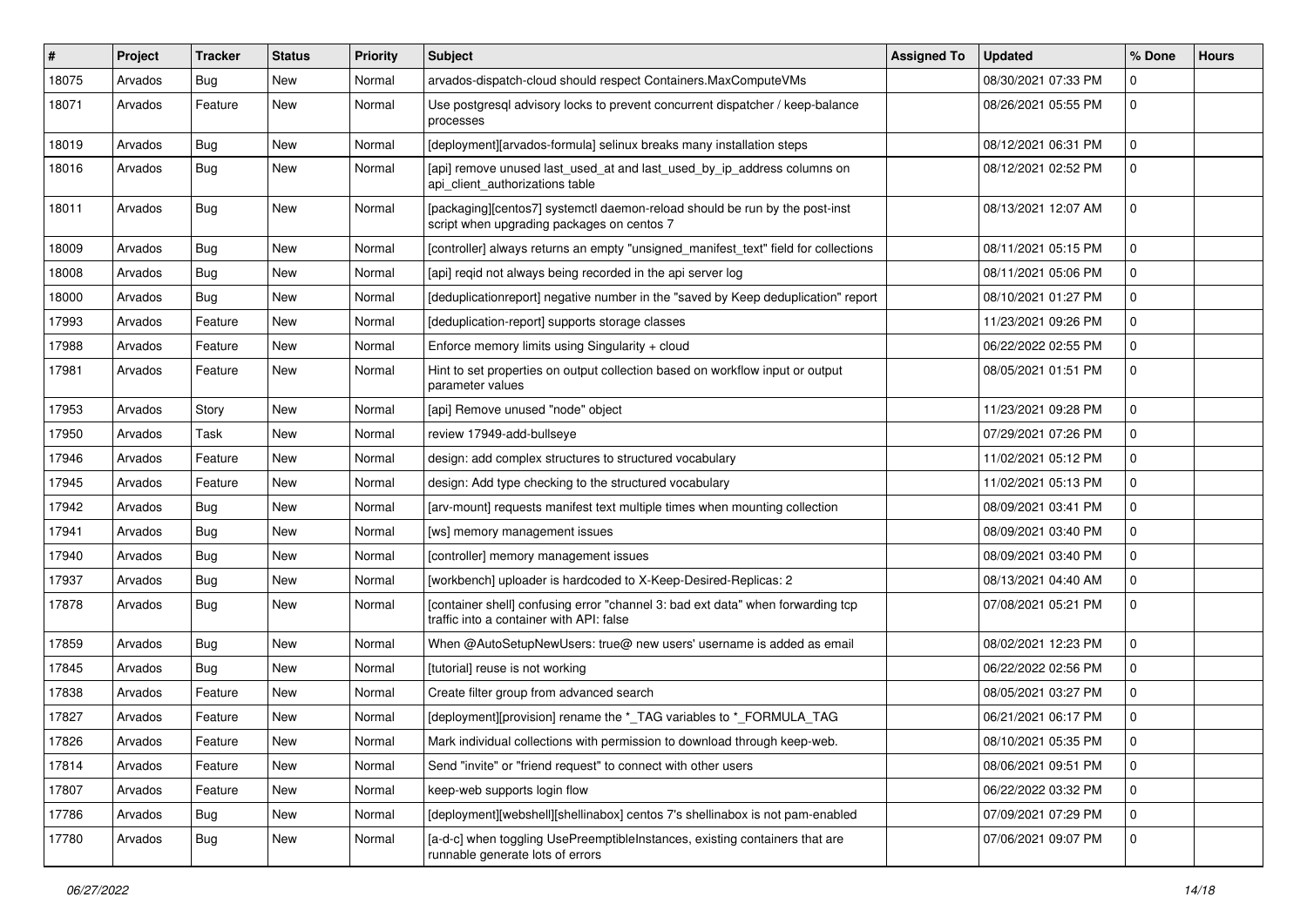| #     | Project | <b>Tracker</b> | <b>Status</b> | <b>Priority</b> | <b>Subject</b>                                                                                                                                | <b>Assigned To</b> | <b>Updated</b>      | % Done         | <b>Hours</b> |
|-------|---------|----------------|---------------|-----------------|-----------------------------------------------------------------------------------------------------------------------------------------------|--------------------|---------------------|----------------|--------------|
| 17775 | Arvados | Bug            | <b>New</b>    | Normal          | [a-d-c] the user should be able to see when preemptible nodes get shut down and<br>the running container requeued                             |                    | 12/14/2021 09:01 PM | $\Omega$       |              |
| 17773 | Arvados | Feature        | New           | Normal          | support token OIDC token introspection                                                                                                        |                    | 06/08/2021 05:21 PM | $\Omega$       |              |
| 17772 | Arvados | Feature        | <b>New</b>    | Normal          | use subject identifier (username etc) in "identity url" instead of "email" for login                                                          |                    | 01/31/2022 04:22 PM | $\overline{0}$ |              |
| 17771 | Arvados | <b>Bug</b>     | <b>New</b>    | Normal          | [a-d-c] when a cluster supports preemptible nodes, there should be a knob to<br>allow the user to choose the use of preemptible nodes, or not |                    | 07/06/2021 09:08 PM | $\Omega$       |              |
| 17768 | Arvados | Feature        | <b>New</b>    | Normal          | Special file/path in collection that indicates a folder shouldn't be expanded by<br>default                                                   |                    | 06/07/2021 02:45 PM | $\Omega$       |              |
| 17764 | Arvados | <b>Bug</b>     | <b>New</b>    | Normal          | [arv-put] progress update does not refresh frequently enough                                                                                  |                    | 07/06/2021 09:08 PM | $\Omega$       |              |
| 17759 | Arvados | <b>Bug</b>     | <b>New</b>    | Normal          | [Keep] azure blob driver 404 errors are weird                                                                                                 |                    | 07/06/2021 09:08 PM | $\overline{0}$ |              |
| 17746 | Arvados | Bug            | <b>New</b>    | Normal          | Long lines in the WB2 logs are wrapped messing up the viewport                                                                                |                    | 06/01/2021 09:50 PM | $\overline{0}$ |              |
| 17745 | Arvados | Bug            | <b>New</b>    | Normal          | [config] arvados-server config-dump with ec2 driver has confusing output                                                                      |                    | 07/06/2021 09:08 PM | $\overline{0}$ |              |
| 17741 | Arvados | Bug            | <b>New</b>    | Normal          | Golang SDK CollectionFileSystem uses time.Now() as default Last-Modified for all<br>collections identified by portable data hash              |                    | 06/04/2021 03:30 PM | $\mathbf 0$    |              |
| 17718 | Arvados | Story          | <b>New</b>    | Normal          | Standalone JWT token support for OIDC                                                                                                         |                    | 06/08/2021 05:21 PM | $\Omega$       |              |
| 17695 | Arvados | Feature        | In Progress   | Normal          | [costanalyzer] make an accurate report for spot instances on AWS                                                                              |                    | 09/22/2021 08:47 PM | $\mathbf 0$    |              |
| 17694 | Arvados | Feature        | <b>New</b>    | Normal          | [Keep][keep-web] improve observability of buffer cache                                                                                        |                    | 05/18/2021 08:32 PM | $\overline{0}$ |              |
| 17693 | Arvados | Feature        | <b>New</b>    | Normal          | [keep-web] Improve cache efficiency for a mix of fast and slow clients                                                                        |                    | 05/18/2021 08:20 PM | $\overline{0}$ |              |
| 17684 | Arvados | Feature        | <b>New</b>    | Normal          | [deployment][arvados-formula] add sudo examples to use arvados as a pam<br>source for shell nodes                                             |                    | 07/06/2021 09:11 PM | $\Omega$       |              |
| 17681 | Arvados | Bug            | <b>New</b>    | Normal          | [controller] seems to have a really long timeout for its db connection                                                                        |                    | 06/08/2021 05:52 PM | $\mathbf 0$    |              |
| 17674 | Arvados | Bug            | <b>New</b>    | Normal          | add profiling infrastructure to Rails API server                                                                                              |                    | 06/08/2021 05:53 PM | $\Omega$       |              |
| 17628 | Arvados | Task           | In Progress   | Normal          | 15. push arvbox-demo image                                                                                                                    |                    | 06/09/2021 03:47 PM | $\mathbf{0}$   |              |
| 17613 | Arvados | Feature        | <b>New</b>    | Normal          | "created_by_uuid" field                                                                                                                       |                    | 05/05/2021 03:49 PM | $\pmb{0}$      |              |
| 17597 | Arvados | Bug            | <b>New</b>    | Normal          | [keep-web] Improve error response when AnonymousUserToken not configured<br>and no token provided by client                                   |                    | 04/28/2021 06:24 PM | $\overline{0}$ |              |
| 17586 | Arvados | Feature        | <b>New</b>    | Normal          | Merge collections                                                                                                                             |                    | 04/26/2021 02:32 PM | $\mathbf{0}$   |              |
| 17584 | Arvados | Bug            | <b>New</b>    | Normal          | Permission dialog should indicate that permissions are inherited                                                                              |                    | 04/26/2021 02:11 PM | $\Omega$       |              |
| 17581 | Arvados | Feature        | New           | Normal          | Improvement: hierarchy in workflow selection in WB2                                                                                           |                    | 04/23/2021 01:56 PM | $\mathbf 0$    |              |
| 17580 | Arvados | <b>Bug</b>     | New           | Normal          | multi-select for inputs in workflow doesn't work anymore                                                                                      |                    | 04/23/2021 01:55 PM | $\overline{0}$ |              |
| 17578 | Arvados | Bug            | New           | Normal          | Global search results presentation in WB2                                                                                                     |                    | 04/23/2021 01:51 PM | $\pmb{0}$      |              |
| 17577 | Arvados | Bug            | New           | Normal          | Current description not shown under Edit Project                                                                                              |                    | 04/22/2021 06:55 AM | $\overline{0}$ |              |
| 17576 | Arvados | Bug            | New           | Normal          | Copy collection link includes style                                                                                                           |                    | 04/22/2021 06:54 AM | $\mathbf 0$    |              |
| 17575 | Arvados | Bug            | <b>New</b>    | Normal          | "Shared with me" Tree keeps expanding even if I closed it intentionally                                                                       |                    | 04/22/2021 06:51 AM | $\Omega$       |              |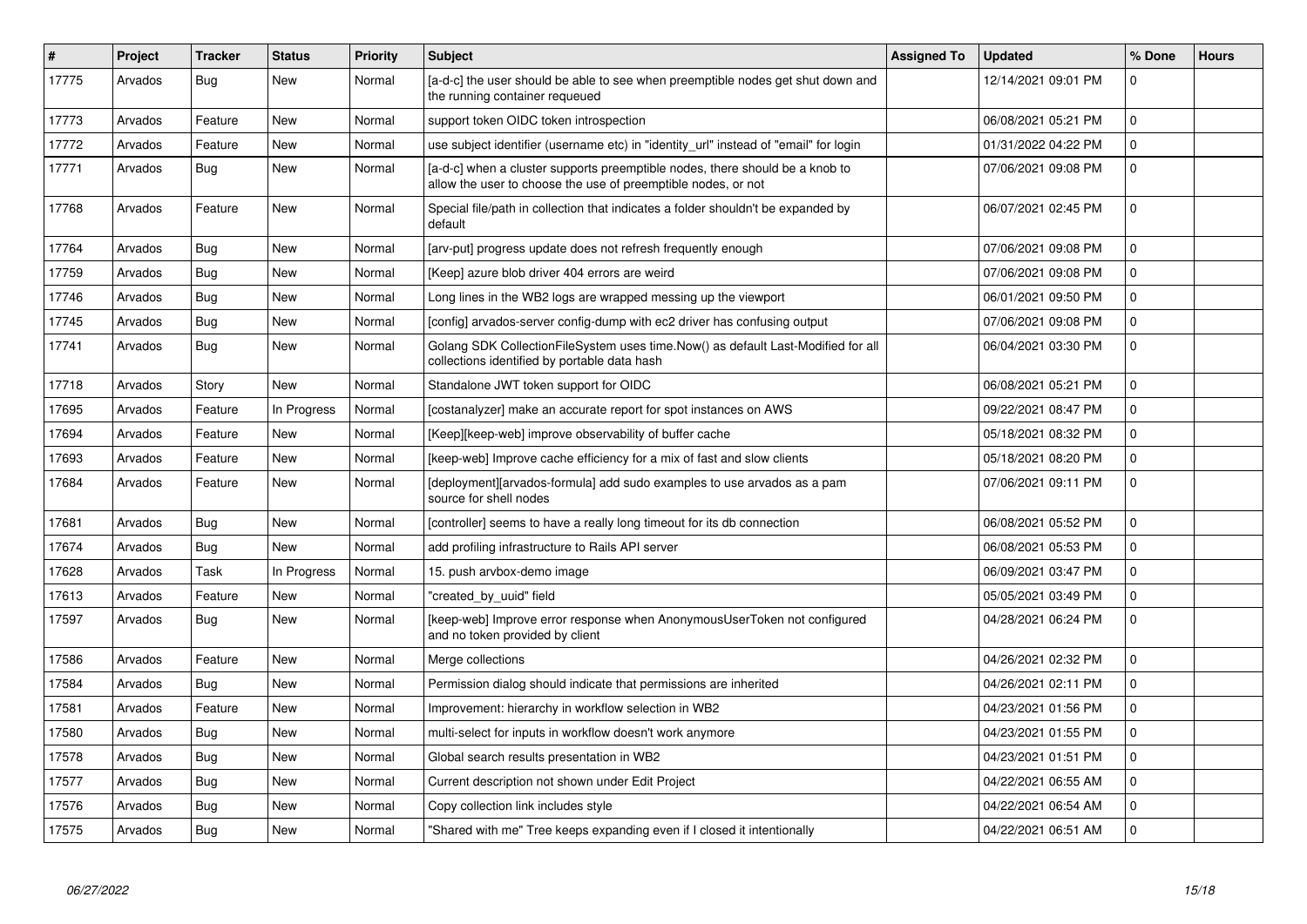| #     | Project | Tracker    | <b>Status</b> | <b>Priority</b> | <b>Subject</b>                                                                                                                      | <b>Assigned To</b> | <b>Updated</b>      | % Done         | <b>Hours</b> |
|-------|---------|------------|---------------|-----------------|-------------------------------------------------------------------------------------------------------------------------------------|--------------------|---------------------|----------------|--------------|
| 17561 | Arvados | Bug        | New           | Normal          | [arvados-dispatch-cloud] inst.SetTags() and inst.Destroy() should respect<br>rate-limiting responses from cloud provider            |                    | 06/02/2021 08:02 PM | $\Omega$       |              |
| 17557 | Arvados | Task       | <b>New</b>    | Normal          | Review                                                                                                                              |                    | 07/07/2021 06:59 PM | $\mathbf 0$    |              |
| 17554 | Arvados | Task       | <b>New</b>    | Normal          | Review                                                                                                                              |                    | 07/07/2021 06:59 PM | $\overline{0}$ |              |
| 17520 | Arvados | Feature    | <b>New</b>    | Normal          | Option to delete a container and all associated child containers, logs and outputs.                                                 |                    | 04/07/2021 03:17 PM | $\mathbf 0$    |              |
| 17510 | Arvados | Feature    | New           | Normal          | Create filter group based on an advanced search query in the UI                                                                     |                    | 09/10/2021 01:33 PM | $\Omega$       |              |
| 17494 | Arvados | Bug        | <b>New</b>    | Normal          | Still updating users from login cluster when nothing changed                                                                        |                    | 03/22/2021 04:00 PM | $\mathbf 0$    |              |
| 17490 | Arvados | Feature    | New           | Normal          | [workbench2] make filter groups creatable/editable                                                                                  |                    | 07/06/2021 09:08 PM | $\mathbf 0$    |              |
| 17483 | Arvados | Task       | New           | Normal          | Review                                                                                                                              |                    | 04/14/2021 07:47 PM | $\mathbf 0$    |              |
| 17478 | Arvados | Story      | <b>New</b>    | Normal          | Port Rails controller and integration tests for Groups to controller                                                                |                    | 06/08/2021 05:55 PM | $\mathbf 0$    |              |
| 17477 | Arvados | Task       | <b>New</b>    | Normal          | document arv-bash                                                                                                                   |                    | 03/17/2021 02:47 PM | $\Omega$       |              |
| 17468 | Arvados | Feature    | New           | Normal          | [controller] Skip repetitive OIDC UserInfo calls if access token validates as an ID<br>token                                        |                    | 07/06/2021 09:11 PM | $\overline{0}$ |              |
| 17434 | Arvados | Bug        | <b>New</b>    | High            | project not shown in hierarchy on the left of wb2                                                                                   |                    | 03/15/2021 02:35 PM | $\Omega$       |              |
| 17433 | Arvados | Bug        | <b>New</b>    | Normal          | Long picklists hide typing field in WB2                                                                                             |                    | 03/01/2021 09:06 PM | $\mathbf 0$    |              |
| 17428 | Arvados | Bug        | <b>New</b>    | Normal          | [deployment] arvados-api-server fails to re-install/upgrade if the postgresql-client<br>and the server versions differ              |                    | 07/06/2021 09:08 PM | $\mathbf 0$    |              |
| 17424 | Arvados | Bug        | <b>New</b>    | Normal          | [API] group contents endpoint edge cases with filter on uuid                                                                        |                    | 03/08/2021 08:48 PM | $\mathbf 0$    |              |
| 17413 | Arvados | <b>Bug</b> | New           | Normal          | [arv-mount] Exit (instead of undefined behavior) after unhandled exception                                                          |                    | 07/06/2021 09:08 PM | $\Omega$       |              |
| 17401 | Arvados | Feature    | New           | Normal          | VS code plugin for Arvados                                                                                                          |                    | 02/18/2021 04:27 PM | $\overline{0}$ |              |
| 17396 | Arvados | Bug        | New           | High            | Favorites copy dialog further issues                                                                                                |                    | 02/16/2021 10:31 PM | $\mathbf 0$    |              |
| 17381 | Arvados | Bug        | <b>New</b>    | Normal          | [playground] [wb2] add a redirect                                                                                                   |                    | 02/12/2021 04:34 PM | $\mathbf 0$    |              |
| 17358 | Arvados | Bug        | New           | Normal          | [wb2] mis-placed label?                                                                                                             |                    | 07/06/2021 09:08 PM | $\mathbf 0$    |              |
| 17357 | Arvados | Bug        | <b>New</b>    | Normal          | [wb2] ssh keys for admin user list all of them (in the user tab)                                                                    |                    | 07/06/2021 09:08 PM | $\mathbf 0$    |              |
| 17354 | Arvados | Feature    | New           | Normal          | Be able to inject additional documentation text into WebDAV/s3 info dialog                                                          |                    | 02/09/2021 03:51 PM | $\overline{0}$ |              |
| 17348 | Arvados | Story      | New           | Normal          | Example workflow template which streams data from S3 in first step, does some<br>computation steps, and uploads results back to S3. |                    | 02/05/2021 06:02 PM | $\mathbf 0$    |              |
| 17347 | Arvados | Bug        | <b>New</b>    | Normal          | crunch-run --list fatal error out of memory                                                                                         |                    | 02/05/2021 05:22 PM | $\mathbf 0$    |              |
| 17345 | Arvados | Bug        | New           | Normal          | [boot] handle dependency upgrades better in "arvados-package build"                                                                 |                    | 07/06/2021 09:12 PM | $\overline{0}$ |              |
| 17314 | Arvados | <b>Bug</b> | New           | Normal          | [API] [controller] [Workbench] 404 on foreign user UUID in admin interface                                                          |                    | 07/06/2021 09:08 PM | $\overline{0}$ |              |
| 17310 | Arvados | Feature    | New           | Normal          | SAML support                                                                                                                        |                    | 02/01/2021 06:49 PM | $\mathbf 0$    |              |
| 17309 | Arvados | Feature    | New           | Normal          | Keep "Shared with me" collapsed unless opened manually                                                                              |                    | 02/01/2021 04:58 PM | 0              |              |
| 17304 | Arvados | Feature    | New           | Normal          | Allow setting properties on processes                                                                                               |                    | 01/29/2021 04:59 PM | $\mathbf 0$    |              |
| 17303 | Arvados | Feature    | New           | Normal          | List properties and allow filtering by them in the project listings                                                                 |                    | 01/29/2021 04:57 PM | $\mathbf 0$    |              |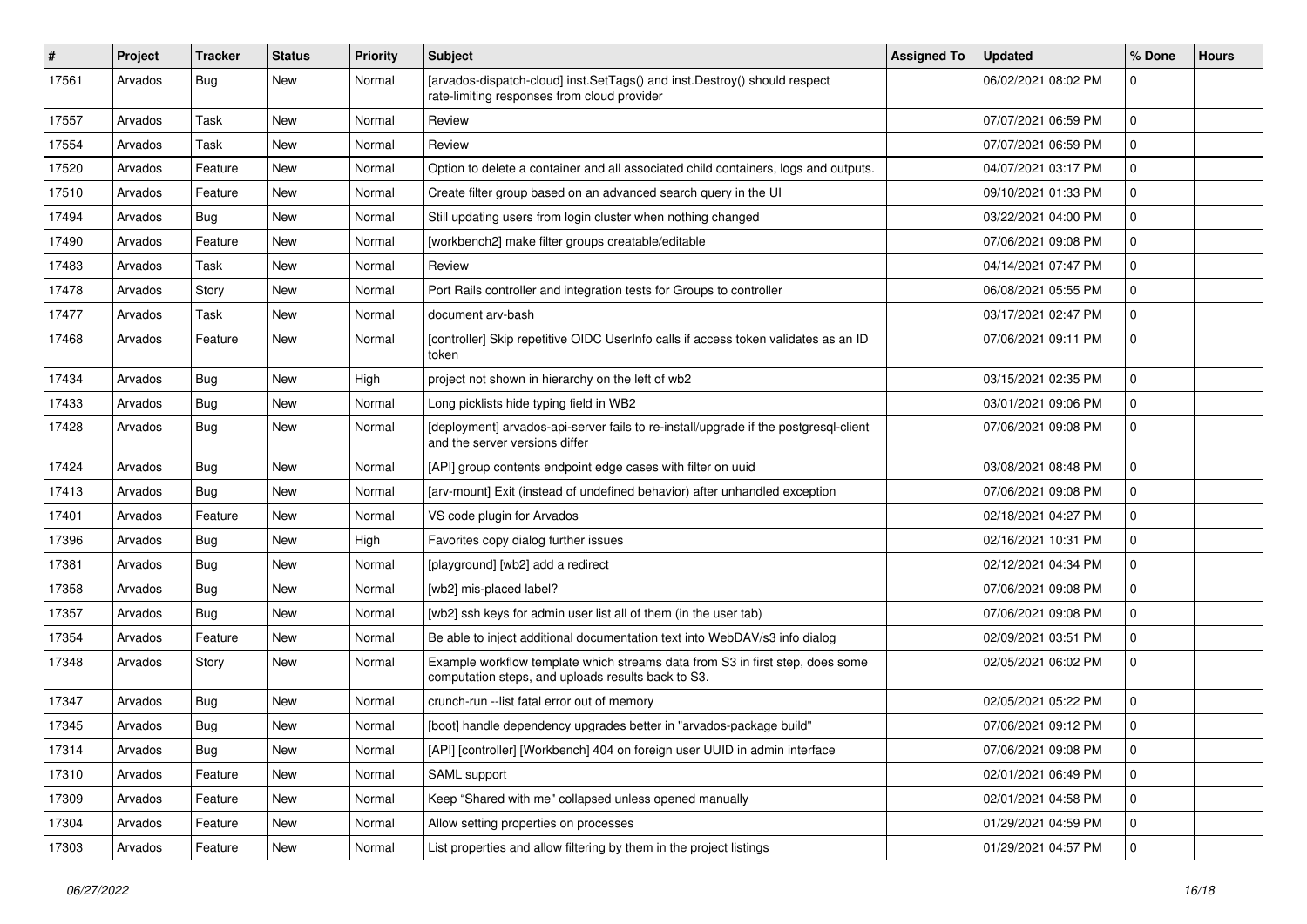| $\sharp$ | Project | <b>Tracker</b> | <b>Status</b> | <b>Priority</b> | <b>Subject</b>                                                                                                   | <b>Assigned To</b> | <b>Updated</b>      | % Done       | <b>Hours</b> |
|----------|---------|----------------|---------------|-----------------|------------------------------------------------------------------------------------------------------------------|--------------------|---------------------|--------------|--------------|
| 17300    | Arvados | <b>Bug</b>     | New           | High            | array of array of File causes 'NoneType' object has no attribute 'resolved'                                      |                    | 01/29/2021 02:19 PM | 0            |              |
| 17292    | Arvados | Feature        | New           | Normal          | Merging collections feature                                                                                      |                    | 01/25/2021 05:00 PM | 0            |              |
| 17291    | Arvados | <b>Bug</b>     | New           | Normal          | Copy selected to collection issue                                                                                |                    | 01/25/2021 04:59 PM | <sup>0</sup> |              |
| 17287    | Arvados | Story          | In Progress   | Normal          | Ruby 2.5 will be EOLed soon, make sure to be ready for 2.6                                                       |                    | 08/30/2021 06:12 PM | $\Omega$     |              |
| 17275    | Arvados | Bug            | <b>New</b>    | Normal          | Move Go Arvados RPC module into Go SDK & migrate to new API                                                      |                    | 01/20/2021 04:36 PM | $\Omega$     |              |
| 17272    | Arvados | Story          | New           | Normal          | Doc site feedback                                                                                                |                    | 01/20/2021 04:44 PM | <sup>0</sup> |              |
| 17261    | Arvados | Feature        | New           | Normal          | Determine ownership of objects within wb2                                                                        |                    | 01/19/2021 06:29 PM | 0            |              |
| 17251    | Arvados | Feature        | New           | Normal          | Investigate mypyc for arvados-cwl-runner                                                                         |                    | 01/08/2021 03:56 PM | <sup>0</sup> |              |
| 17244    | Arvados | <b>Bug</b>     | New           | Normal          | Make sure cgroupsV2 works with Arvados                                                                           |                    | 01/19/2021 06:43 PM | <sup>0</sup> |              |
| 17232    | Arvados | Support        | New           | Normal          | add example of readRDS() to arvadosR help                                                                        |                    | 11/09/2021 07:58 PM | 0            |              |
| 17214    | Arvados | Story          | New           | Normal          | Investigate using tracing                                                                                        |                    | 01/19/2021 06:30 PM | <sup>0</sup> |              |
| 17206    | Arvados | Feature        | New           | Normal          | crunch-run reverse proxies HTTP requests to container                                                            |                    | 01/19/2021 07:00 PM | 0            |              |
| 17194    | Arvados | Feature        | New           | Normal          | support Amazon Linux                                                                                             |                    | 12/04/2020 07:54 PM | $\Omega$     |              |
| 17186    | Arvados | <b>Bug</b>     | New           | Normal          | [dispatch] broken node logs should also be copied to a-d-c logs                                                  |                    | 12/02/2020 05:49 PM | 0            |              |
| 17181    | Arvados | Task           | <b>New</b>    | Normal          | Talk to Michael                                                                                                  |                    | 12/15/2020 06:20 PM | <sup>0</sup> |              |
| 17178    | Arvados | Feature        | New           | Normal          | Render live graphs of container crunchstat in wb2                                                                |                    | 01/18/2022 09:46 PM | <sup>0</sup> |              |
| 17174    | Arvados | Feature        | New           | Normal          | Menu item ordering                                                                                               |                    | 12/01/2020 09:29 PM | $\Omega$     |              |
| 17172    | Arvados | Feature        | New           | Normal          | Stale-while-revalidate caching strategy for requests                                                             |                    | 12/01/2020 07:04 PM | $\Omega$     |              |
| 17166    | Arvados | Support        | Feedback      | Normal          | Set up CWL project jenkins server                                                                                |                    | 12/15/2020 06:20 PM | <sup>0</sup> |              |
| 17160    | Arvados | Bug            | New           | Normal          | [packaging] upgrade run_upload_packages.py to use twine for upload to PyPI                                       |                    | 11/23/2020 04:28 PM | <sup>0</sup> |              |
| 17159    | Arvados | <b>Bug</b>     | New           | Normal          | [build] make build-packages-python-ruby run on a Jenkins satellite                                               |                    | 11/23/2020 04:25 PM | <sup>0</sup> |              |
| 17158    | Arvados | <b>Bug</b>     | New           | Normal          | Cannot execute a registered CommandLineTool, only Workflow                                                       |                    | 11/23/2020 04:20 PM | $\Omega$     |              |
| 17157    | Arvados | Bug            | <b>New</b>    | Normal          | Workbench should have all collection updates result in new versions                                              |                    | 11/23/2020 04:22 PM | 0            |              |
| 17153    | Arvados | <b>Bug</b>     | New           | Normal          | Displays "Your project is empty." instead of "Nothing matched the search" when a<br>search doesn't find anything |                    | 11/19/2020 08:16 PM | <sup>0</sup> |              |
| 17149    | Arvados | Feature        | New           | Normal          | Checkpoint / snapshot to support migrating tasks when more memory is needed                                      |                    | 11/19/2020 10:42 AM | $\Omega$     |              |
| 17148    | Arvados | Feature        | New           | Normal          | add logging middleware to lib/cmd                                                                                |                    | 06/07/2021 02:42 PM | 0            |              |
| 17116    | Arvados | Story          | New           | Normal          | Consider excluding api_client_authorization from audit logs by default.                                          |                    | 11/16/2020 04:23 PM | $\Omega$     |              |
| 17112    | Arvados | Feature        | New           | Normal          | Store unsigned collection manifests in keep                                                                      |                    | 11/13/2020 10:40 PM | 0            |              |
| 17110    | Arvados | Feature        | New           | Normal          | Container reuse on sub-workflows and chunks of scatter inputs                                                    |                    | 11/13/2020 03:54 PM | 0            |              |
| 17104    | Arvados | Feature        | New           | Normal          | Feature to toggle "detailed rows" in project view                                                                |                    | 11/30/2020 05:42 PM | $\mathbf 0$  |              |
| 17100    | Arvados | Feature        | New           | Normal          | Audit logs should include current/logged in user                                                                 |                    | 11/09/2020 04:37 PM | 0            |              |
| 17074    | Arvados | Bug            | New           | Normal          | Use count=none & keyset paging                                                                                   |                    | 11/03/2020 09:15 PM | $\Omega$     |              |